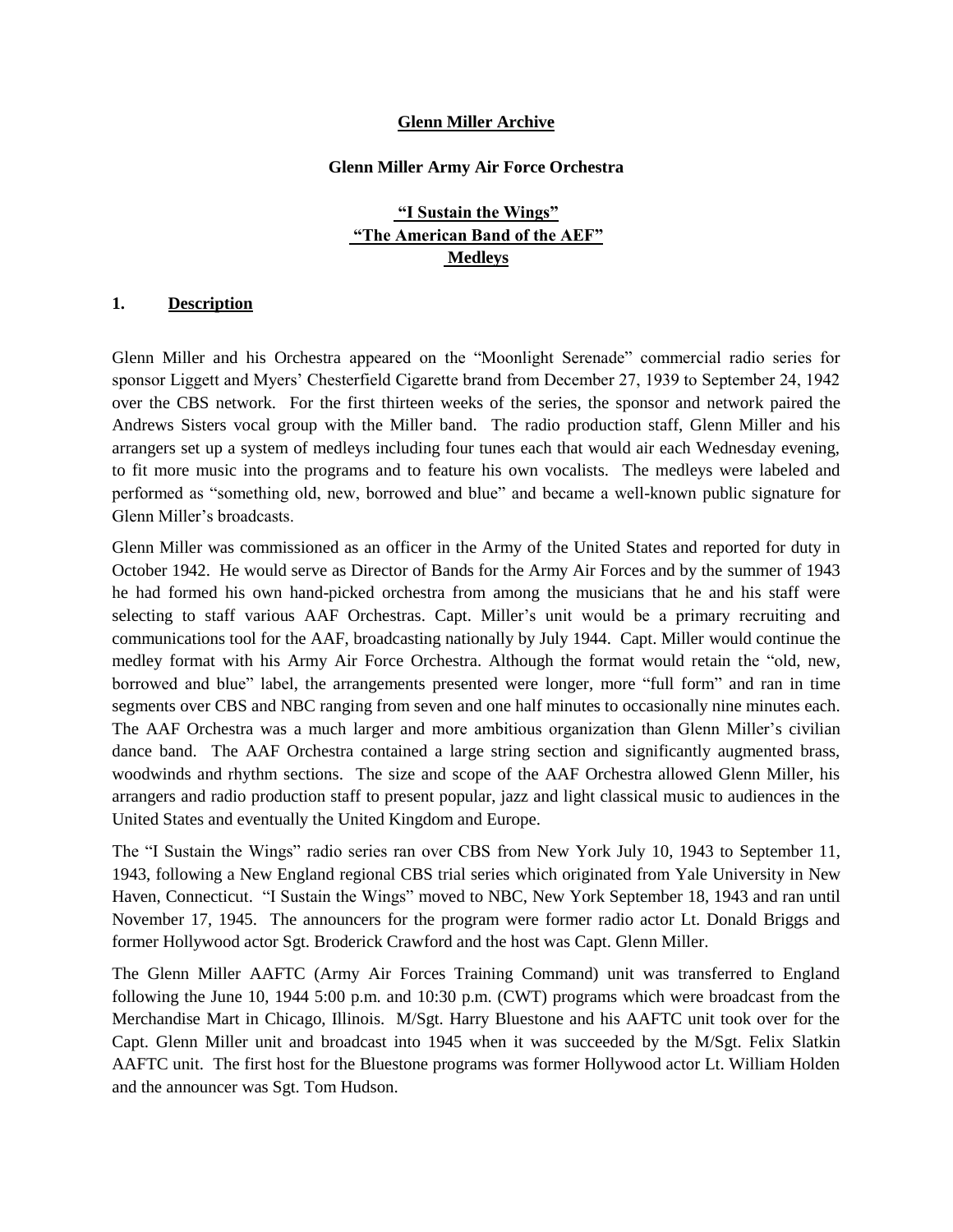When the Glenn Miller unit returned from Europe in August 1945, it resumed the "I Sustain the Wings" series with a mix of its own original personnel and Felix Slatkin personnel until the series ended with the November 17, 1945 broadcast from Bolling Field, Washington D. C.

Following the arrival of the Capt. Glenn Miller Army Air Force Orchestra to the United Kingdom in July 1944, it was rebranded as the American Band of the Supreme Allied Command (SHAEF), and shortly thereafter, the American Band of the Allied Expeditionary Forces (AEF). The purpose of the transfer overseas was the desire of the Supreme Commander and his headquarters for the Glenn Miller unit to staff the new SHAEF radio service, The Allied Expeditionary Forces Programme (AEFP) as one of three house orchestras. The others were the British Band of the AEF, directed by RSM George Melachrino, and the Canadian Band of the AEF, directed by Capt. Robert Farnon.

Glenn Miller was promoted to the rank of Major in August 1944. He and his radio production staff, led by Sgt. George Voutsas (formerly producer of the NBC Symphony Orchestra broadcasts) and Sgt. Paul Dudley (formerly producer of the Blue network "Coca-Cola Spotlight Bands" broadcasts), continued the medley format for broadcasts by their full orchestra in the United Kingdom. The orchestra was able to fill the AEFP schedule with numerous programs by splitting the full orchestra into radio sub-units. Maj. Miller led the full orchestra for "American Band of the AEF" broadcasts. T/Sgt. Ray McKinley (former bandleader and ace drummer) led the "American Dance Band" for "Swing Shift" broadcasts. M/Sgt. George Ockner (former Cleveland Symphony concert master) led the strings in programs of light classics, "Strings with Wings". The Ockner unit earned the public praise and respect of Sir Adrian Boult, Director of the BBC Symphony. Sir Adrian and his orchestra were based at BBC studios in Bedford, England where the Miller ABAEF was also based. Sgt. Mel Powell (former Benny Goodman arranger and ace pianist) led a swing sextette for "The Uptown Hall" broadcasts. Sgt. Johnny Desmond was backed by elements of the full orchestra conducted by Sgt. Norman Leyden ("Winged Victory" stage show) for "Songs by Sgt. Johnny Desmond" and pianist Pvt. Jack Rusin performed "Piano Parade". The AEFP was technically operated by the BBC as the BBC "Violet" network.

Following the disappearance of Maj. Miller while traveling as a passenger aboard an aircraft flying from England to France December 15, 1944, Sgt. Jerry Gray (chief arranger) assumed conducting duties for the "ABAEF" programs. By January 1945, the ABAEF had been relocated from England to France. The Orchestra continued to use "old, new, borrowed and blue" medleys until their return to the United States in August 1945.

The Glenn Miller Army Air Force Orchestra was an innovative and creative leap forward for Glenn Miller and was an historic "exclamation point" for the so-called "big band" era. Many observers including Ray McKinley would later describe this organization as the greatest band that ever performed. We are blessed that many of the broadcast performances of the AAF Orchestra have been preserved on very high quality original NBC discs and reference tapes. Many AEFP performances have also been preserved from the original BBC discs. The medleys as broadcast remain exquisite and evocative.

A separate inventory of Glenn Miller Army Air Force medleys follows. This report is formatted in two sections, an alphabetical index and a chronological index. The chronological index is divided in four groups, (a.) CBS, (b.) NBC, (c.) AEFP-BBC and (d.) NBC series.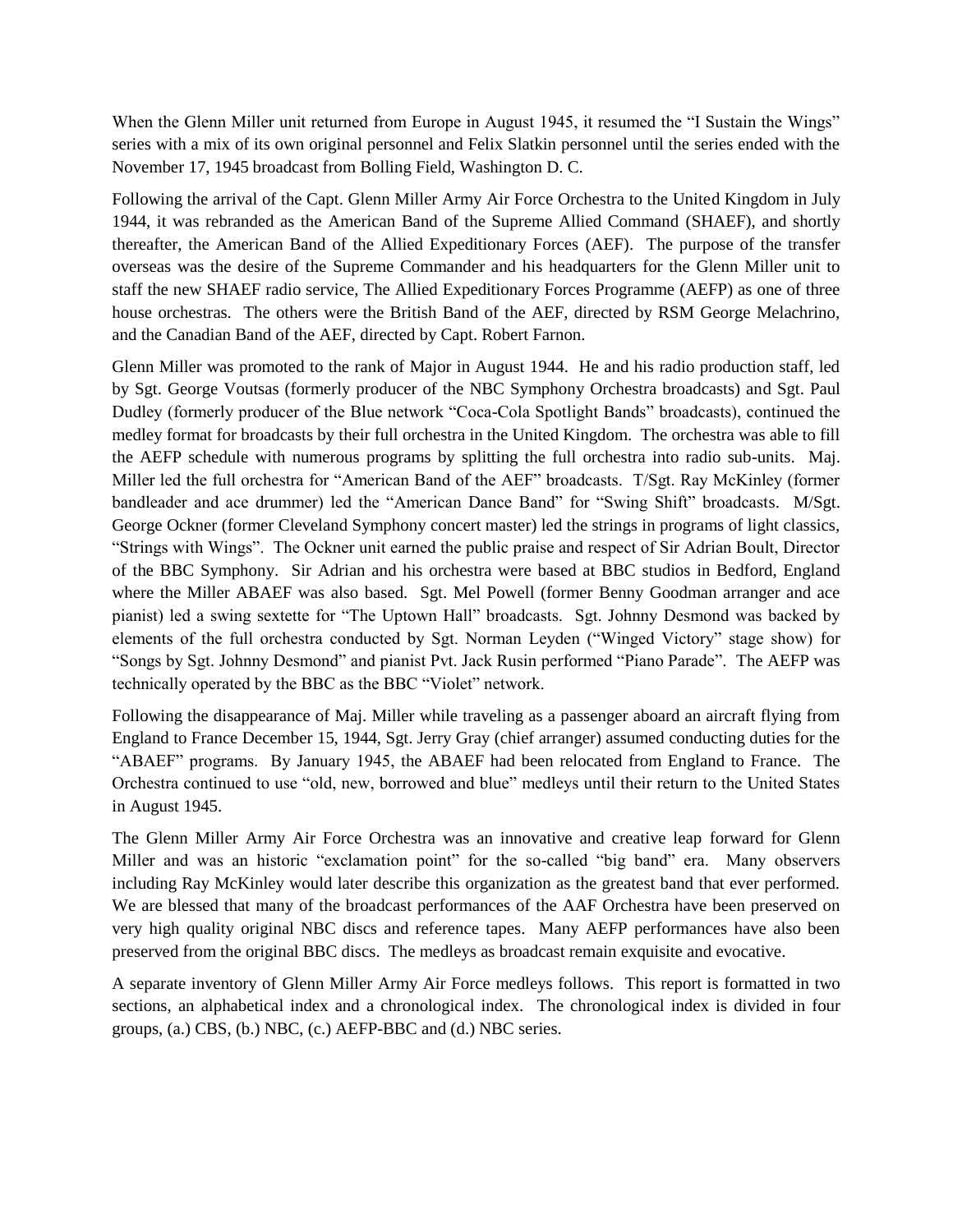## **2. Alphabetical Sequence of Medleys**

All Through the Night I Love You (JD) Take It Easy (CC) (Borrowed from Guy Lombardo) Blue Hawaii

19Feb44, 1Apr44

All Through the Night Time Waits For No One (JD) Take It Easy (CC) (Borrowed from Guy Lombardo) Blue Hawaii

1Dec44

All Through the Night You"re So Sweet to Remember (JD) Take It Easy (CC) (Borrowed from Guy Lombardo) Blue Hawaii

2Apr45, 14May45

Annie Laurie Any Moment Now (JD) Alexander"s Rag Time Band (Borrowed from Irving Berlin) Blue is the Night

28May45

Annie Laurie Moon Dreams (JD/CC) Alexander"s Rag Time Band (Borrowed from Irving Berlin) Blue is the Night

29Jan45, 12Feb45

Annie Laurie My Ideal (JD) Alexander"s Rag Time Band (Borrowed from Irving Berlin) Blue is the Night

29Jan44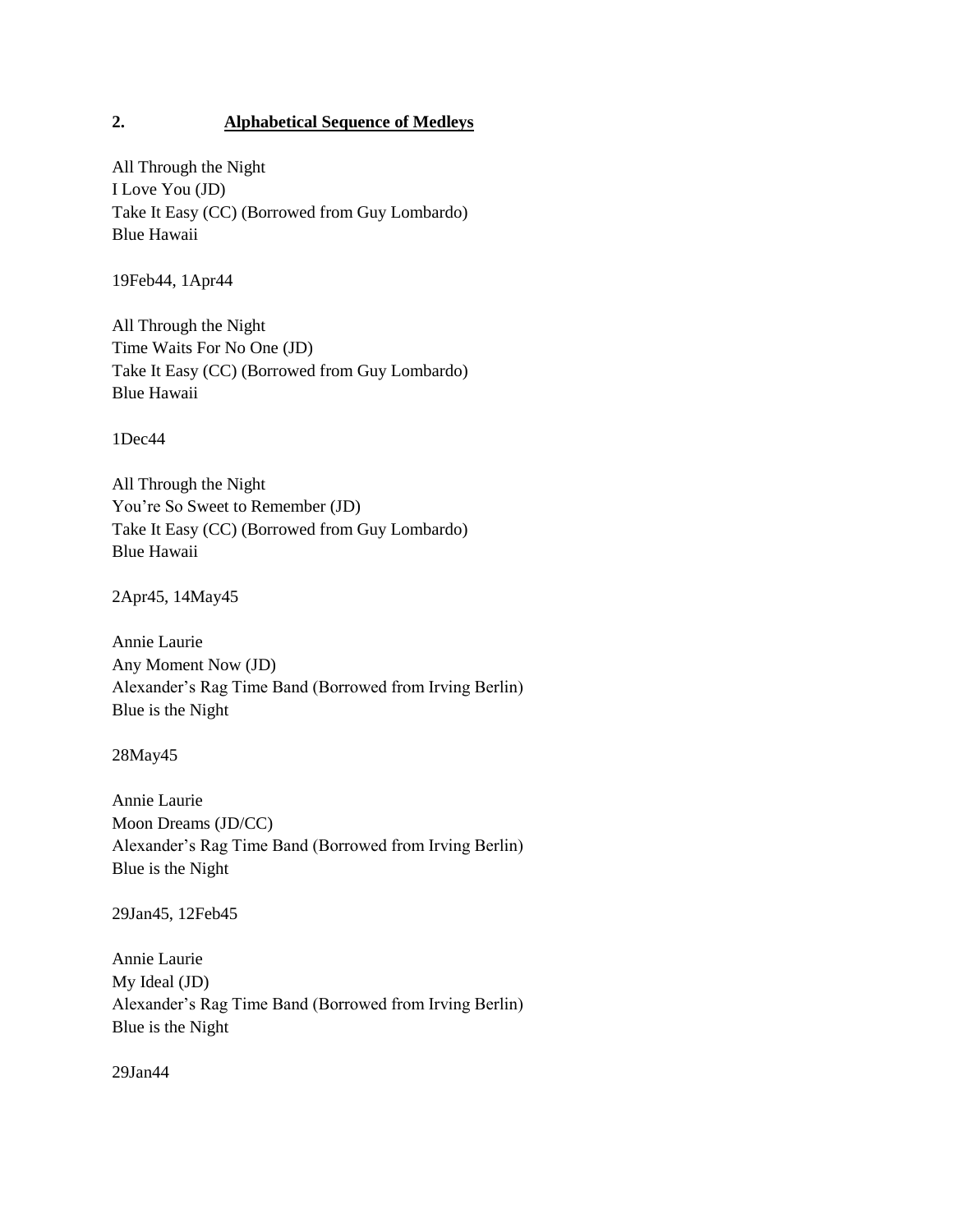Annie Laurie Star Eyes (BC) Alexander"s Rag Time Band (Borrowed from Irving Berlin) Blue is the Night

18Mar44

Annie Laurie You, Fascinating You (JD) Alexander"s Rag Time Band (Borrowed from Irving Berlin) Blue is the Night

12Mar45

Brahm"s Lullaby Johnny Zero (AM/CG) Snowfall (Borrowed from Claude Thornhill) Serenade in Blue

28Aug43

Caprice Viennois Candy (JD/CC) My Isle of Golden Dreams (Borrowed from Phil Spitalny) Birth of the Blues

16Apr45

Caprice Viennois I"ll Walk Alone (JD) My Isle of Golden Dreams (Borrowed from Phil Spitalny) Birth of the Blues

5Oct44, 25Nov44

Caprice Viennois More and More (JD) My Isle of Golden Dreams (Borrowed from Phil Spitalny) Birth of the Blues

22May45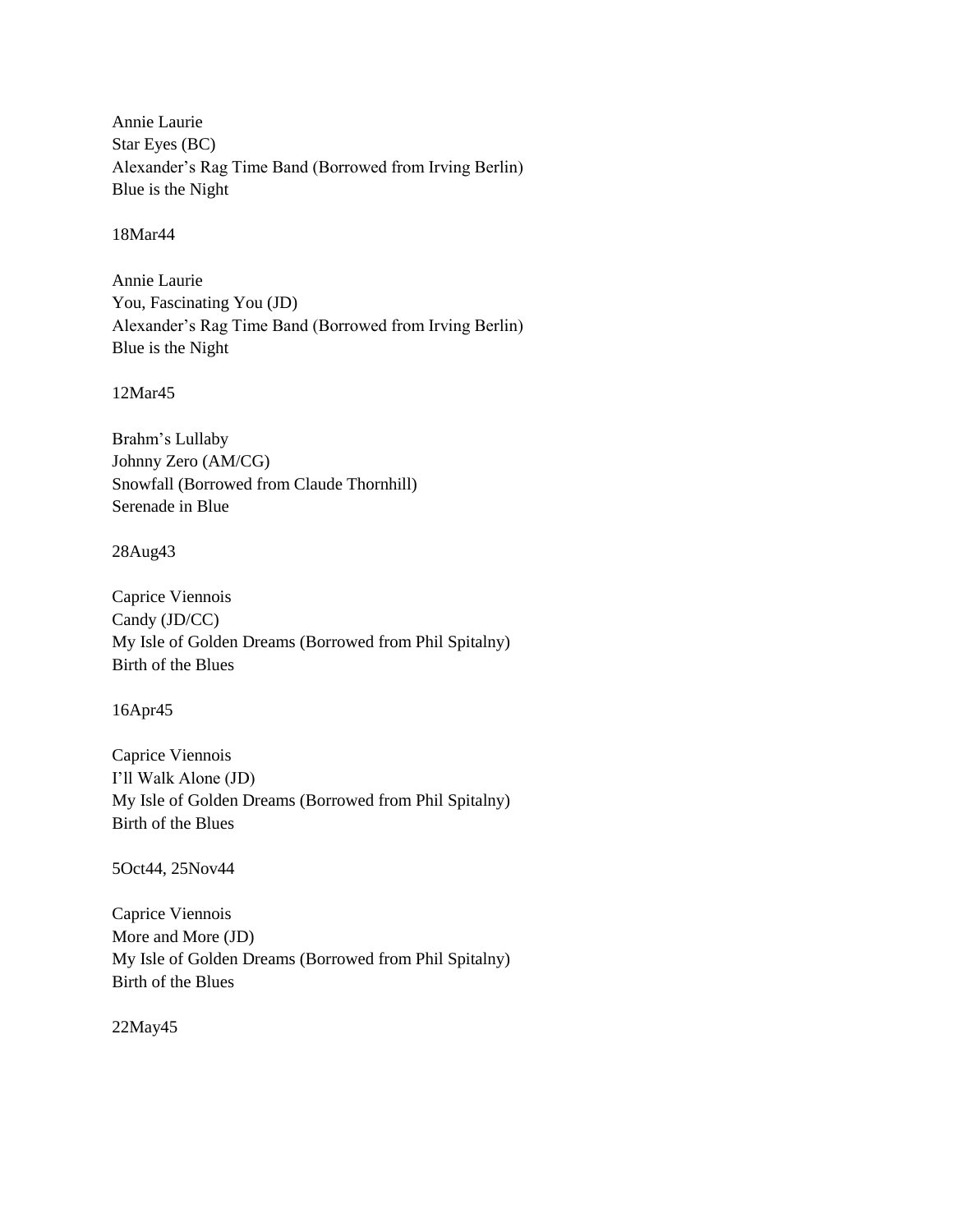Caprice Viennois Sunday, Monday or Always (TM) My Isle of Golden Dreams (Borrowed from Phil Spitalny) Birth of the Blues

7Aug43

Caprice Viennois Sunday, Monday or Always (AM) My Isle of Golden Dreams (Borrowed from Phil Spitalny) Birth of the Blues

18Sep43, 6Nov43

Carry Me Back To Old Virginny I"ll Walk Alone Have "Ya Got Any Gum, Chum? (Borrowed from the Kids Around Us) Saint Louis Blues March

(Possibly broadcast c. 23-31Dec44)

Carry Me Back To Old Virginny Making Believe (JD) Alouette, Pretty Alouette (AM/GC) (Borrowed from Canada) Blue Moon

(Not Used)

Carry Me Back To Old Virginny Mister Lucky Me (TM) Alouette, Pretty Alouette (AM/GC) (Borrowed from Canada) Blue Moon

31Jul43

Carry Me Back To Old Virginny Some Other Time (JD) Alouette, Pretty Alouette (AM/GC) (Borrowed from Canada) Blue Moon

28May45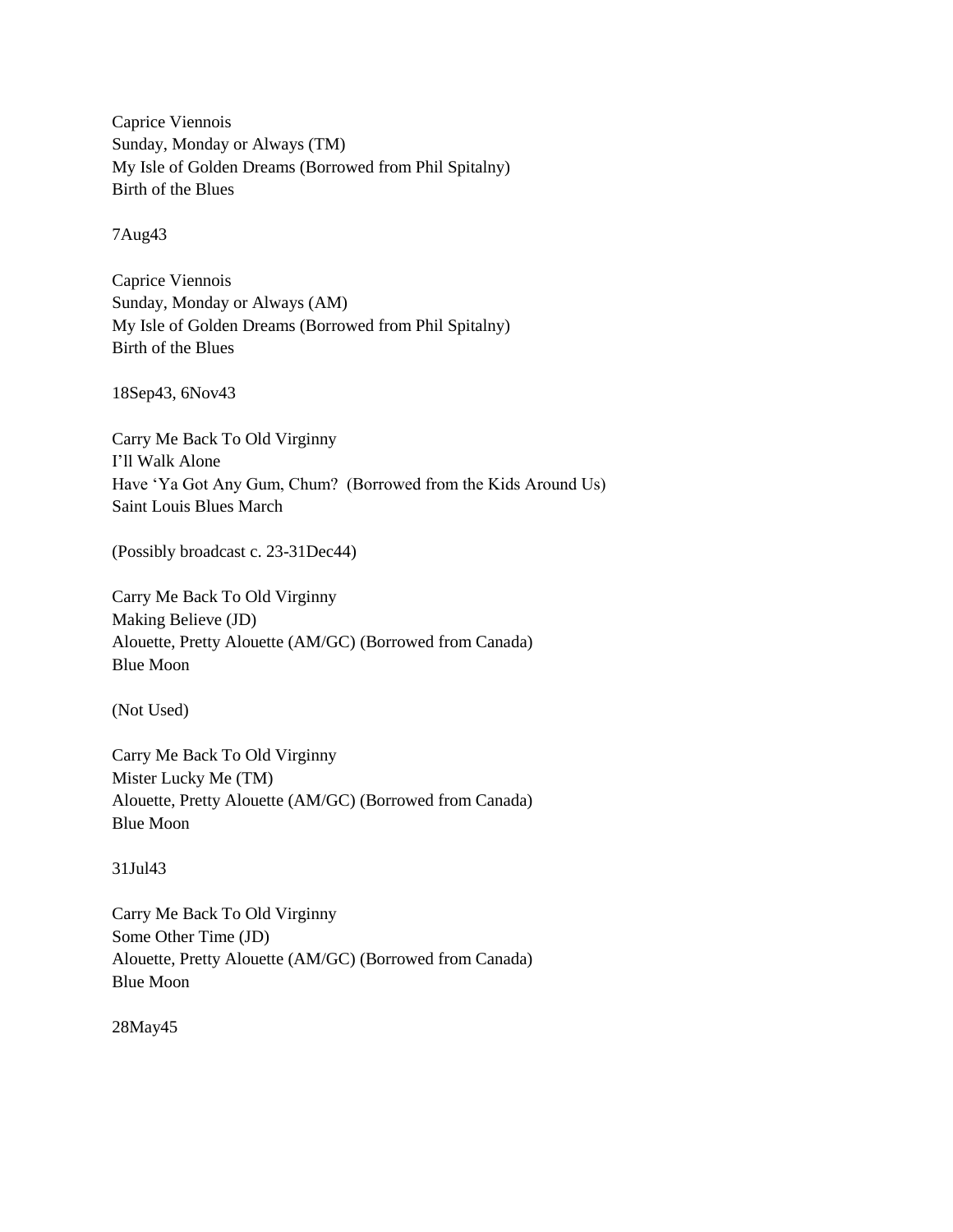Carry Me Back To Old Virginny Together (JD) Alouette, Pretty Alouette (AM/GC) (Borrowed from Canada) Blue Moon

26Mar45

Danny Boy Absent Minded (JD) Cherokee (Indian Love Song) (Borrowed from Charlie Barnet) Beautiful Blue Danube

1Jan44, 12Feb44

Danny Boy All My Life (JD) Cherokee (Indian Love Song) (Borrowed from Charlie Barnet) Beautiful Blue Danube

10Aug44

Danny Boy I Don"t Want to be Loved (By Anyone Else But You) (JD) Stompin" at the Savoy (Borrowed from Benny Goodman) Deep Purple

6Oct45

Danny Boy It Had To Be You (JD) Cherokee (Indian Love Song) (Borrowed from Charlie Barnet) Beautiful Blue Danube

26Feb45, 28May45

Danny Boy My Prayer (JD) Cherokee (Indian Love Song) (Borrowed from Charlie Barnet) Beautiful Blue Danube

25Nov44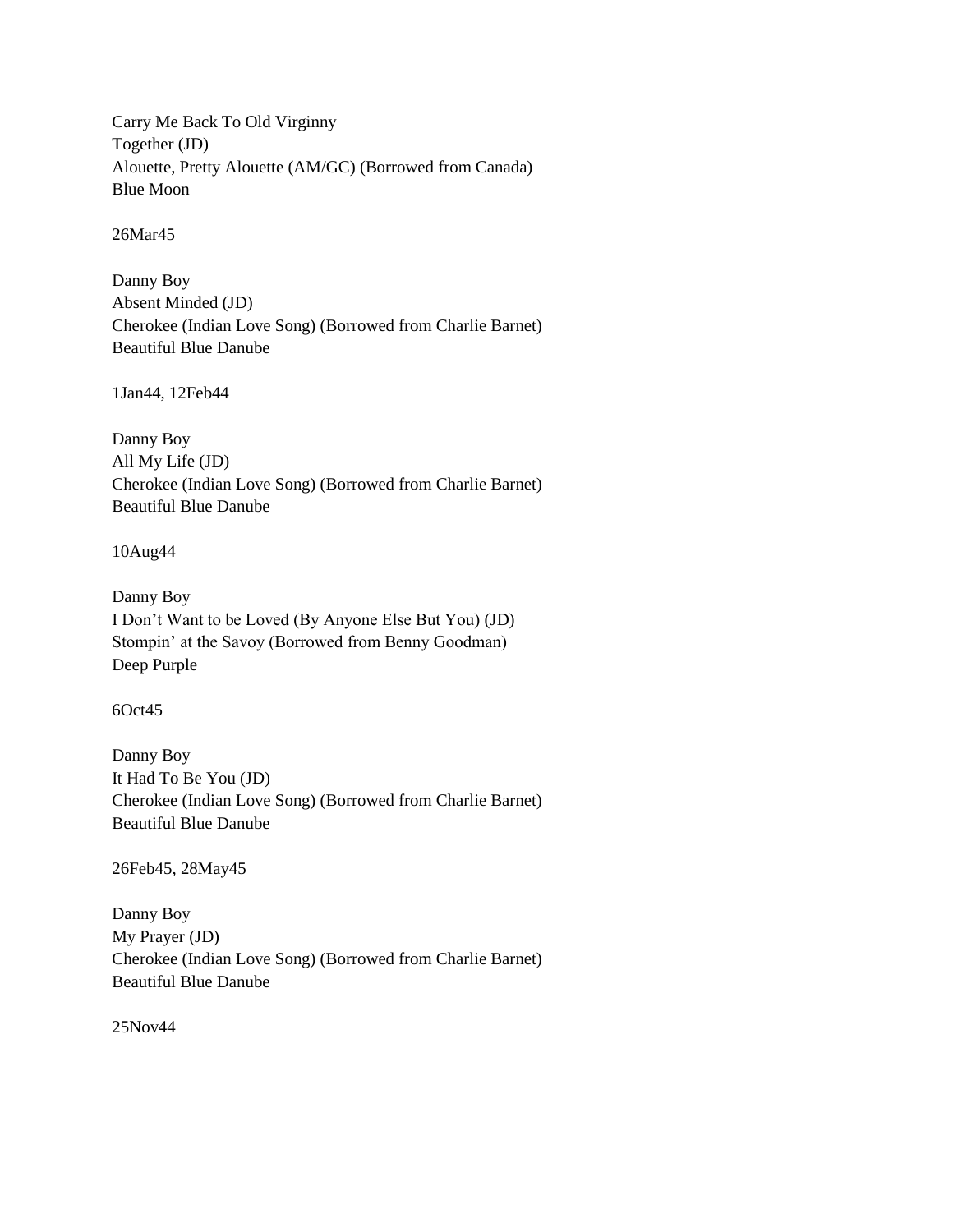Danny Boy Shoo-Shoo Baby (CC) The Way You Look Tonight (Borrowed from Jerome Kern"s Swing Time) Beautiful Blue Danube

30Oct43

Danny Boy Spring Will Be A Little Late This Year (JD) Cherokee (Indian Love Song) (Borrowed from Charlie Barnet) Beautiful Blue Danube

9Nov44

Danny Boy Taking a Chance on Love (AM) The Waltz You Saved For Me (Borrowed from Wayne King) Serenade in Blue

19Jun43

Danny Boy You, Fascinating You (JD) Cherokee (Indian Love Song) (Borrowed from Charlie Barnet) Beautiful Blue Danube

23Apr45

Drink To Me Only With Thine Eyes At the Rainbow Corner (AM) The Very Thought of You (Borrowed from Ray Noble) Blue Skies

16Apr45

Drink To Me Only With Thine Eyes Dance With A Dolly (With A Hole in Her Stockin") (AM) The Very Thought of You (Borrowed from Ray Noble) Blue Skies

12Mar45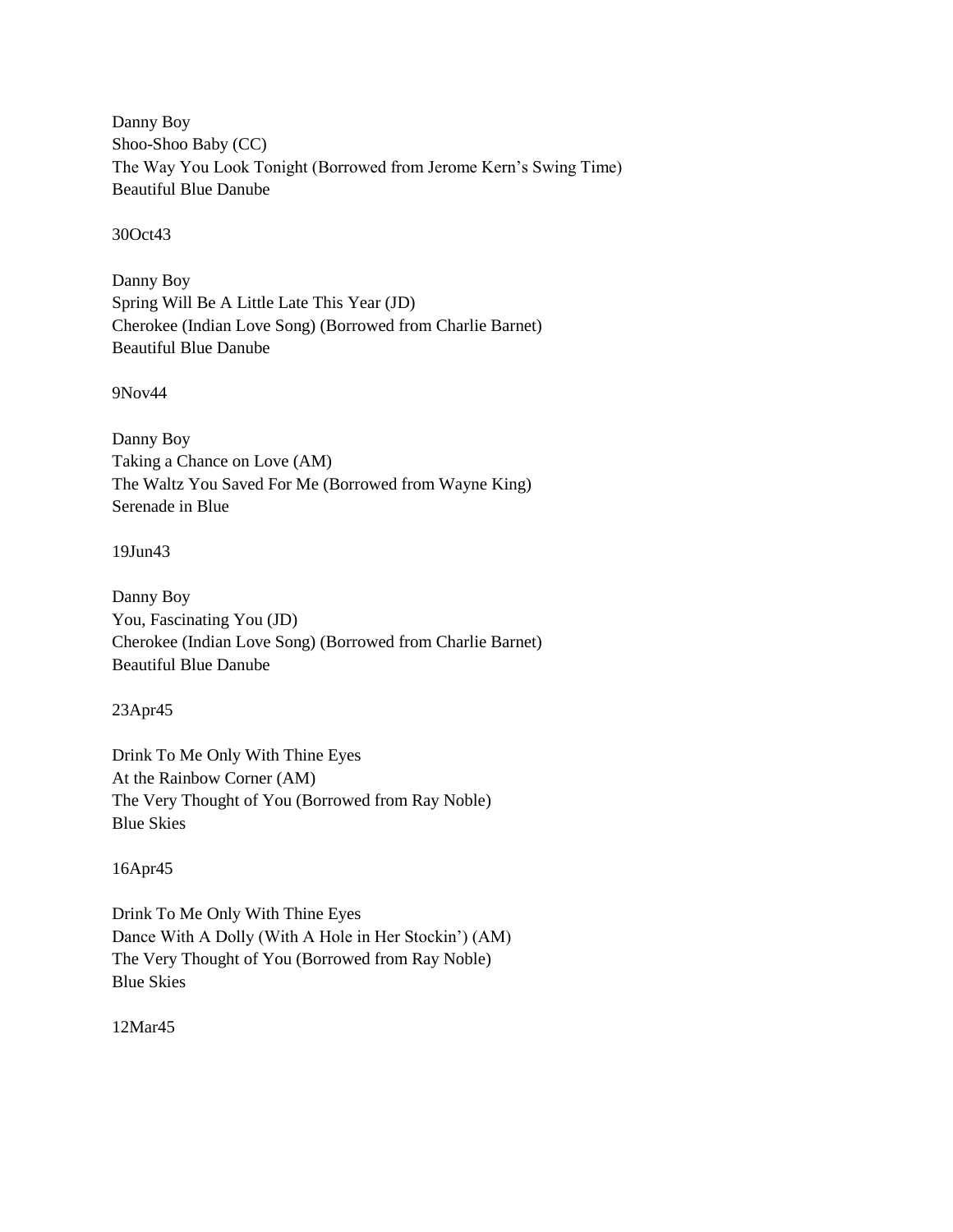Drink To Me Only With Thine Eyes Don"t Get Around Much Anymore (AM) Begin the Beguine (Borrowed from Artie Shaw) Blue Moon

5Jun43

Drink To Me Only With Thine Eyes There Goes That Song Again (JD) The Very Thought of You (Borrowed from Ray Noble) Blue Skies

4Jun45

Drink To Me Only With Thine Eyes You"ll Never Know (TM) Summertime (Borrowed from George Gershwin"s Porgy and Bess) Blue Skies

24Jul43, 28Jul43

Drink To Me Only With Thine Eyes You"ll Never Know (AM) Summertime (Borrowed from George Gershwin"s Porgy and Bess) Blue Skies

25Sep43

Drink To Me Only With Thine Eyes You"ll Never Know (AM) The Very Thought of You (Borrowed from Ray Noble) Blue Skies

(Not Used)

The End of A Perfect Day Do You Know (JD) Moonlight Sonata (Borrowed from Beethoven) The Blue Room

20Nov43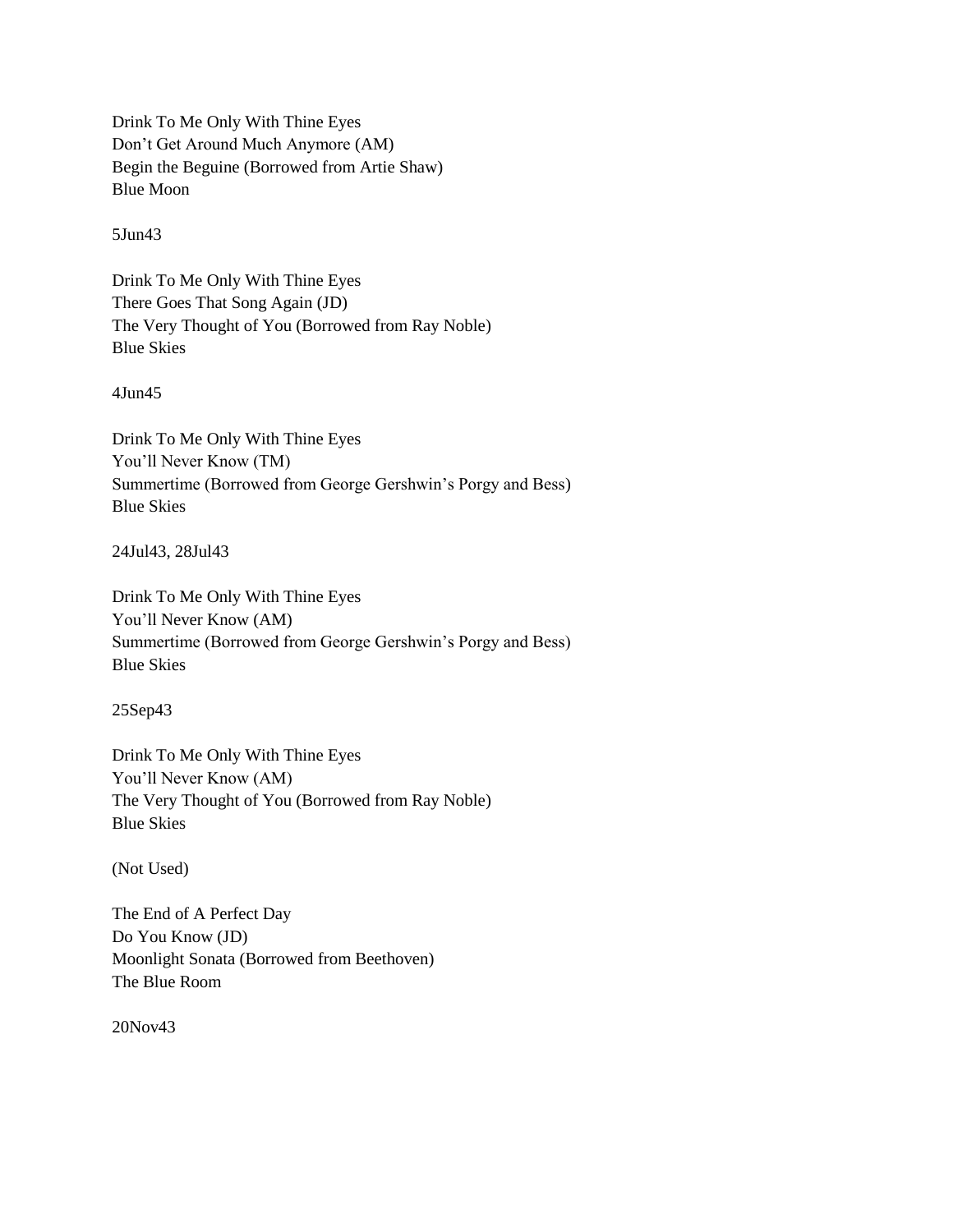Flow Gently, Sweet Afton Later Tonight (JD/CC) Don"t Be That Way (Borrowed from Benny Goodman) Blue Champagne

11Dec43

Flow Gently, Sweet Afton Moon Dreams (JD/CC) Don"t Be That Way (Borrowed from Benny Goodman) Blue Champagne

22Apr44, 3Aug44, 28Sep44, 28Nov44, 1Dec44, 7May45

Flow Gently, Sweet Afton My Heart Tells Me (JD) Don"t Be That Way (Borrowed from Benny Goodman) Blue Champagne

5Feb44

Flow Gently, Sweet Afton Why Dream? (JD) Things "Aint What They Used To Be (Borrowed from Duke Ellington) A Blues Serenade

10Nov45

Goin" Home In the Middle of May (JD/CC) Little Brown Jug (Borrowed from Glenn Miller) Blue is the Night

20Oct45

Goin" Home Moon Dreams (JD/CC) Honeysuckle Rose (Borrowed from Fats Waller) My Blue Heaven

2Apr45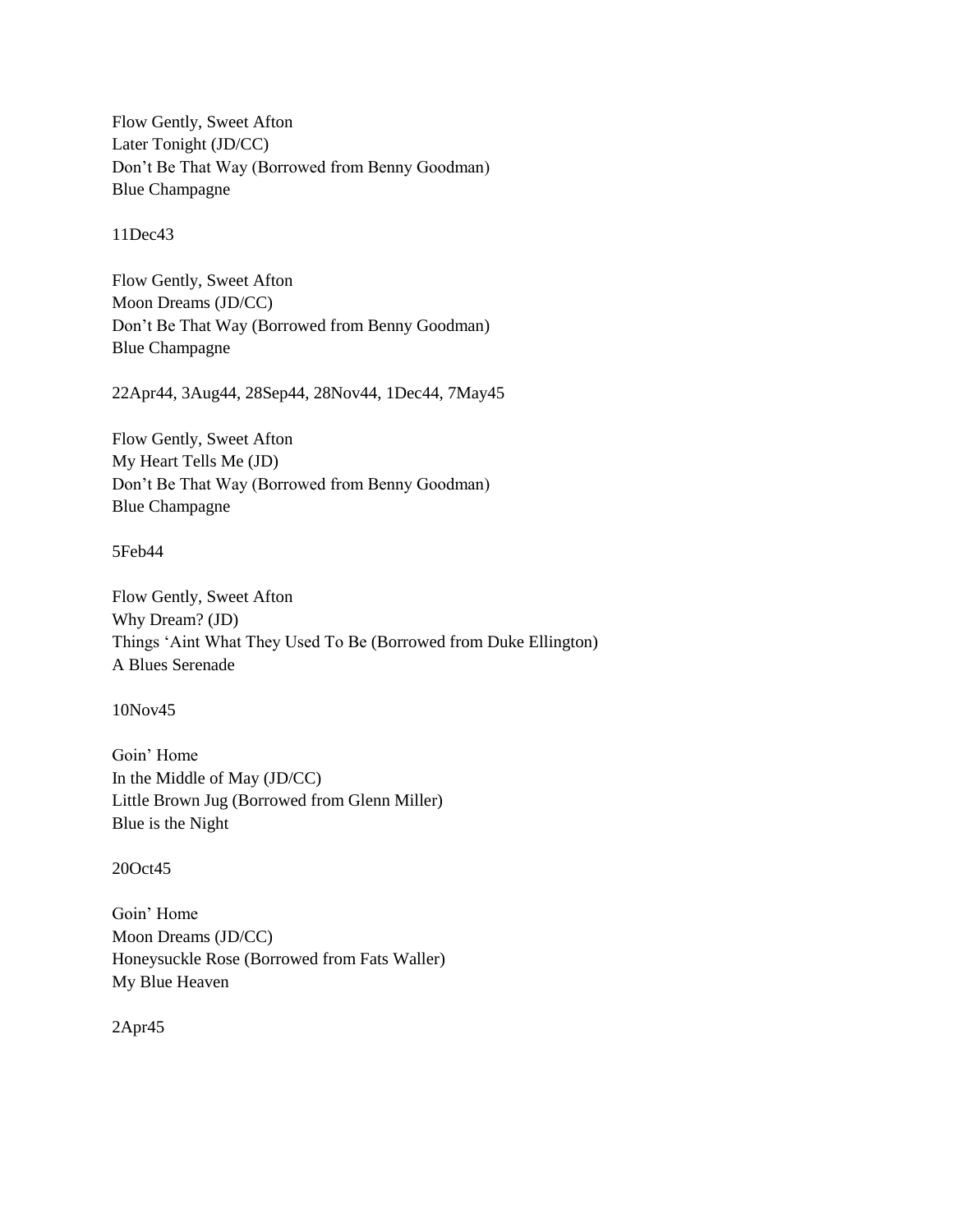Goin" Home More and More (JD) Honeysuckle Rose (Borrowed from Fats Waller) My Blue Heaven

4Jun45

Goin" Home Paper Doll (CC) All The Things You Are (TM) (Borrowed from Jerome Kern) Blue Skies

(4Sep43, scheduled but not used)

Goin" Home Paper Doll (CC) All The Things You Are (TM) (Borrowed from Jerome Kern) My Blue Heaven

4Sep43

Goin" Home Paper Doll (CC) All The Things You Are (Borrowed from Jerome Kern) My Blue Heaven

9Oct43

Goin" Home Paper Doll (CC) Honeysuckle Rose (Borrowed from Fats Waller) My Blue Heaven

4Dec43

Goin" Home Star Eyes (JD) Honeysuckle Rose (Borrowed from Fats Waller) My Blue Heaven

12Oct44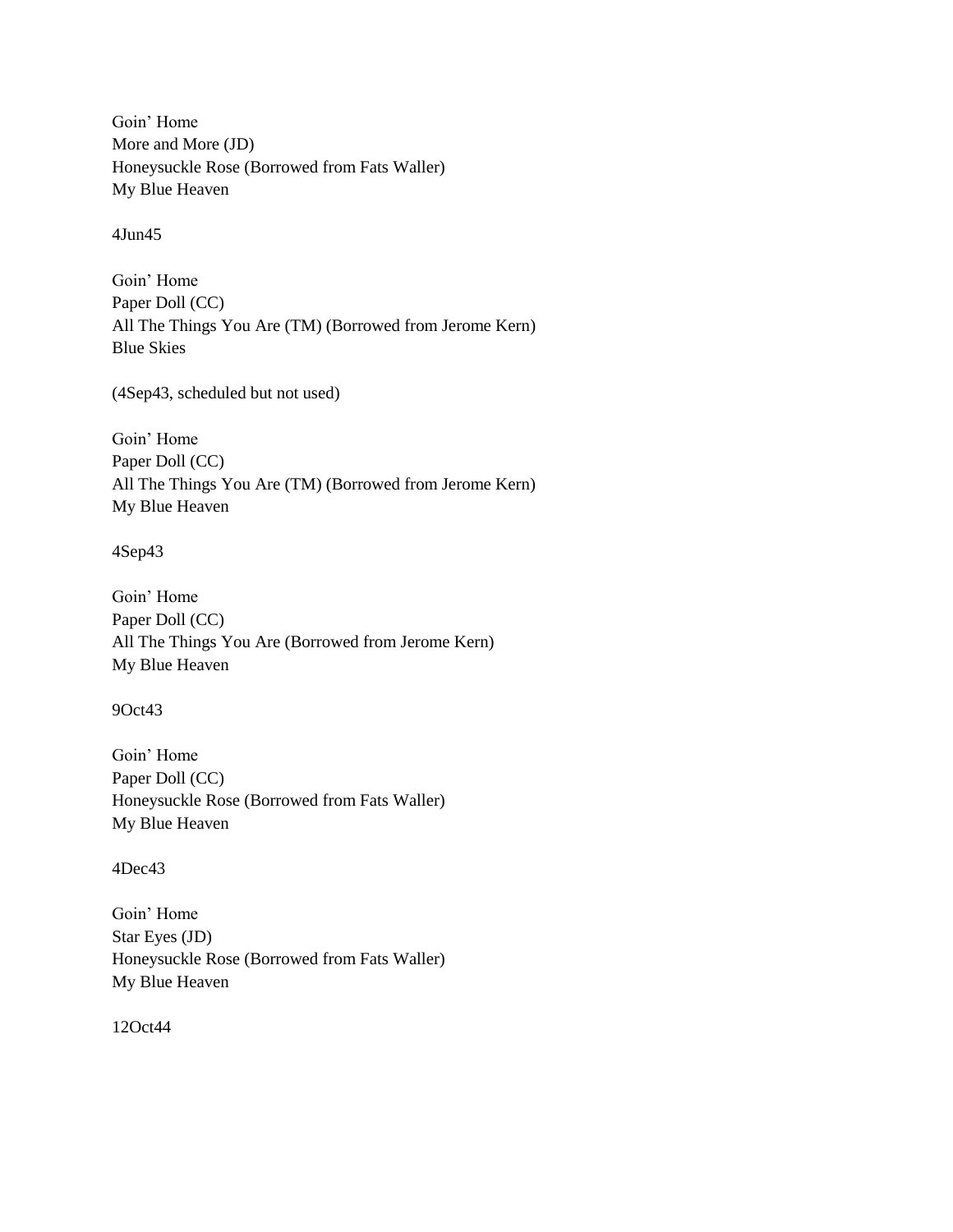Goin" Home Sweet and Lovely (JD) Honeysuckle Rose (Borrowed from Fats Waller) My Blue Heaven

15Jan45

I"ll Take You Home Again, Kathleen There Goes That Song Again (JD) Rose Room (Borrowed from Phil Harris) The Blue Room

29May45

In the Gloaming Alone ("Till the Day) (JD) Stompin" at the Savoy (Borrowed from Benny Goodman) Deep Purple

9Apr45

In the Gloaming A Fellow on a Furlough (JD) Stompin" at the Savoy (Borrowed from Benny Goodman) Deep Purple

20May44, 23Jul44, 5Dec44

In the Gloaming For the First Time (JD) Stompin" at the Savoy (Borrowed from Benny Goodman) Deep Purple

13Nov43, 18Dec43

In the Gloaming Homesick, That"s All (JD) I Can"t Give You Anything But Love (Borrowed from Louis Armstrong) Rhapsody in Blue

13Oct45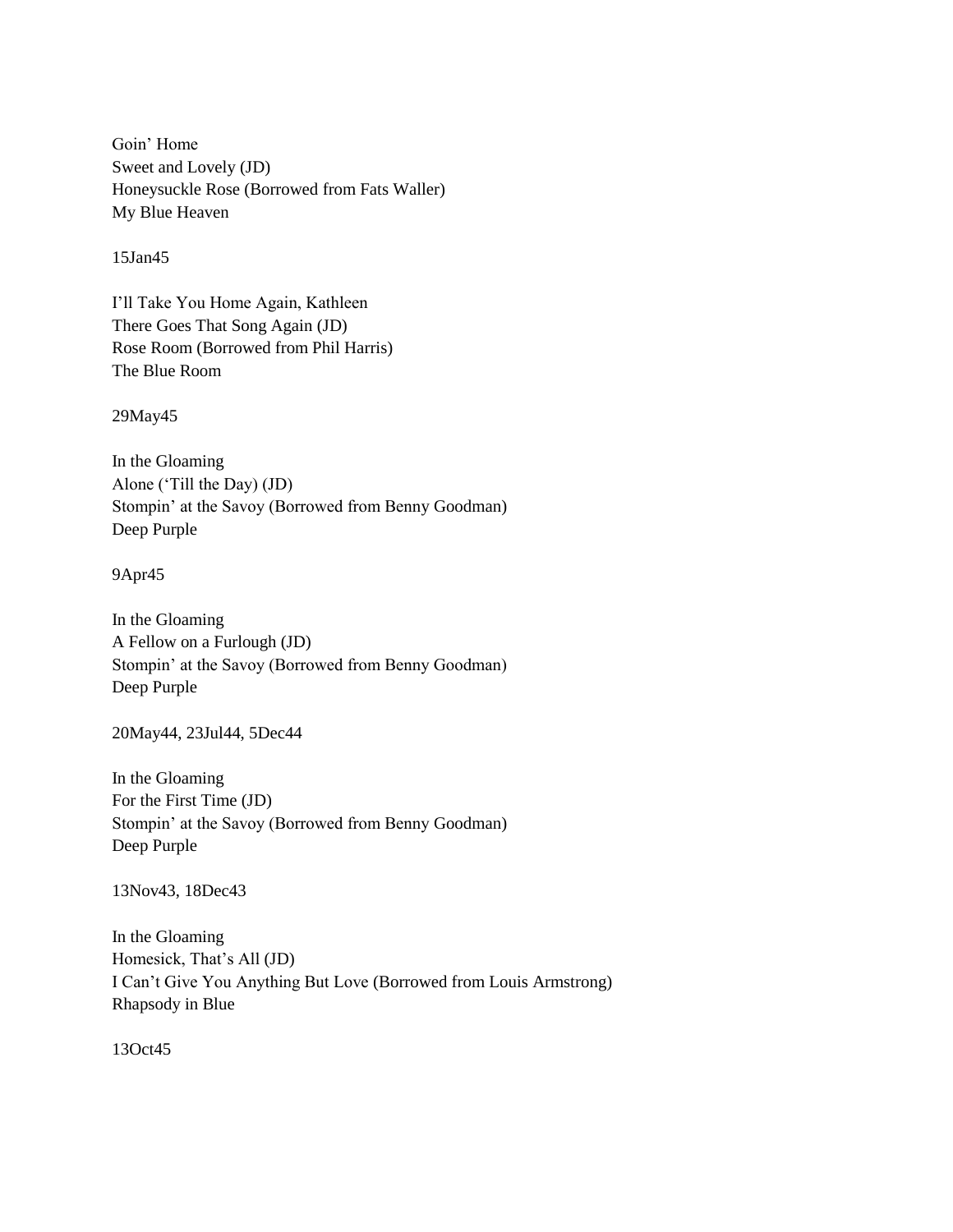In the Gloaming It Had To Be You (JD) Stompin" at the Savoy (Borrowed from Benny Goodman). Deep Purple

15Jan45

In the Gloaming Together (JD) Stompin" at the Savoy (Borrowed from Benny Goodman). Deep Purple

7May45, 14May45

Jeanie with the Light Brown Hair Amor (AM) Begin the Beguine (Borrowed from Artie Shaw) Blue Rain

17Nov44

Jeanie with the Light Brown Hair As Long As There"s Music (JD) Begin the Beguine (Borrowed from Artie Shaw) Blue Rain

24Apr45

Jeanie with the Light Brown Hair (I"ll Be Thinking of You) Easter Sunday (JD) Begin the Beguine (Borrowed from Artie Shaw) Blue Rain

# 2Apr45

Jeanie with the Light Brown Hair I Couldn"t Sleep a Wink Last Night (JD/CC) Begin the Beguine (Borrowed from Artie Shaw) Blue Again

9Sep44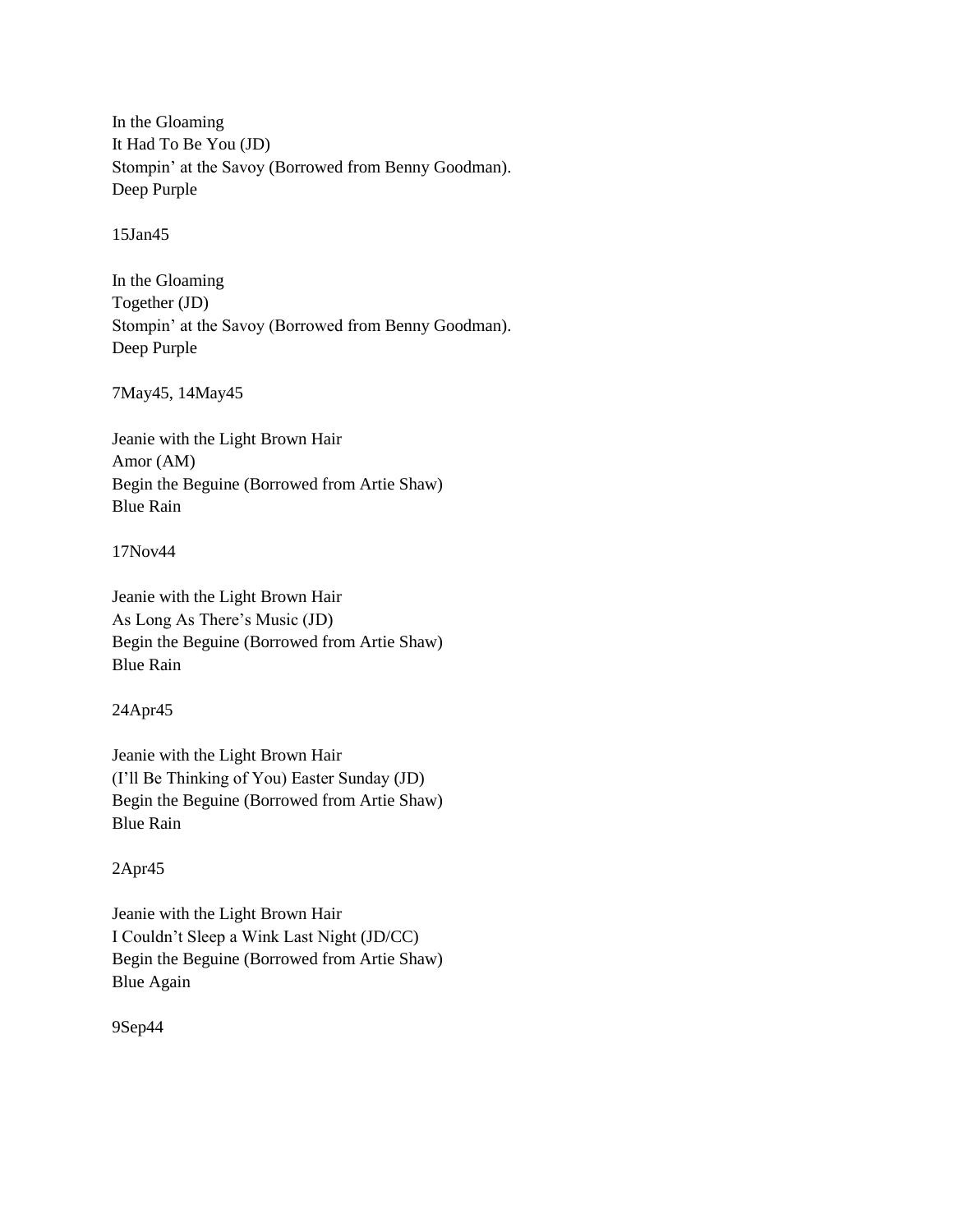Jeanie with the Light Brown Hair I Couldn"t Sleep a Wink Last Night (JD/CC) Begin the Beguine (Borrowed from Artie Shaw) Blue Rain

22Jan44, 26Feb44, 21Sep44

Jeanie with the Light Brown Hair You"ll Never Know (BH) The Very Thought of You Blue Skies

3Jul43

Jeanie with the Light Brown Hair You"ll Never Know (BH) The Very Thought of You Blues in the Night (My Mama Done Tol" Me)

(3 Jul 43, Scheduled but not broadcast)

Killarney At the Rainbow Corner (JD/CC) Moonlight Serenade (Borrowed from Glenn Miller) Wabash Blues

26Feb45

Killarney I"ve Got a Heart Filled with Love (BC/CC) Moonlight Serenade (Borrowed from Glenn Miller) Wabash Blues

8Apr44

Killarney I"ve Got a Heart Filled with Love (JD) Moonlight Serenade (Borrowed from Glenn Miller) Wabash Blues

19Oct44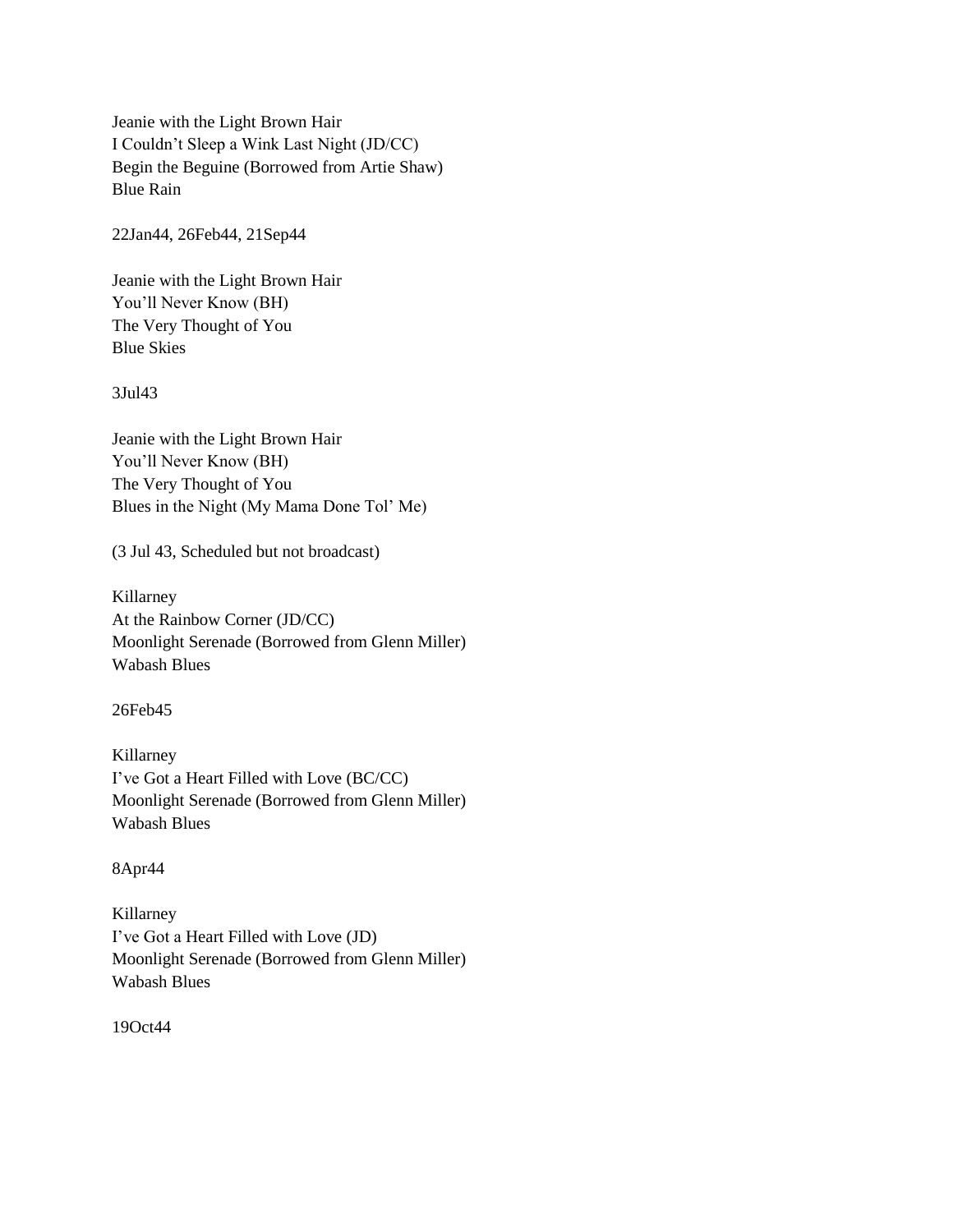Loch Lomond (By Yon Bonnie Banks) Any Moment Now (JD) Smoke Rings (Borrowed from Glen Gray) Mood Indigo

23Apr45

Loch Lomond (By Yon Bonnie Banks) (I"ll be Thinking of You) Easter Sunday (JD) My Guy"s Come Back (Borrowed from Mel Powell"s Uptown Hall) Mood Indigo

26Mar45

Loch Lomond (By Yon Bonnie Banks) If That"s The Way You Want It, Baby (CC) Make Believe (Borrowed from Jerome Kern"s "Showboat") Mood Indigo

2Oct43

Long, Long Ago Don"t Fence Me In (CC) The Dispy Doodle (Borrowed from Larry Clinton) Blues in My Heart

4Jun45

Long, Long Ago I Heard You Cried Last Night (TM) Moonlight Serenade (Borrowed from Glenn Miller) Blues in My Heart

11Sep43

Long, Long Ago Laura (JD) Cherokee (Indian Love Song) (Borrowed from Charlie Barnet) Blue Rain

29Sep45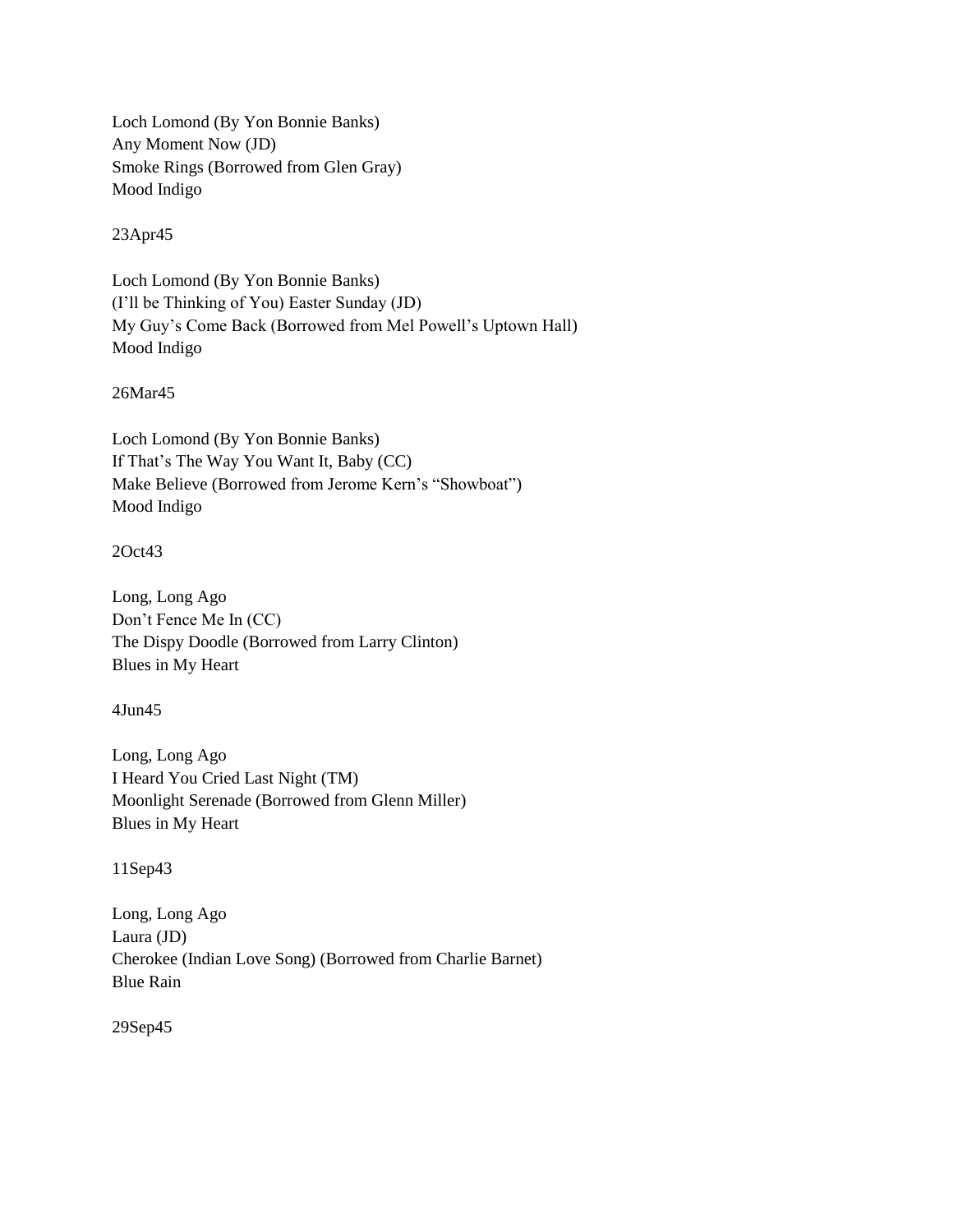Long, Long Ago Louise (JD) The Dipsy Doodle (Borrowed from Larry Clinton) Blue is the Night

29Jan45

Long, Long Ago The Music Stopped (JD) The Dipsy Doodle (Borrowed from Larry Clinton) Blues in My Heart

8Jan44, 4Mar44, 24Aug44, 2Nov44, 25Nov44, 12Dec44

Love"s Old Sweet Song (Just a Song at Twilight) That's What It's All About (CC) Rose Room (Borrowed from Phil Harris) Blue Rain

(18Dec43, scheduled but not used)

Mighty Lak" a Rose Amor (JD) Chattanooga Choo-Choo (RM/CC) (Borrowed from Tennessee) Bye Bye Blues

3Jun44, 20Jul44, 24Nov44, 27Nov44, 19Feb45, 27Mar45, 29May45

Mighty Lak" a Rose Amor (JD) Chattanooga Choo-Choo (RM/CC) (Borrowed from Tennessee) Rhapsody in Blue

5Jun45

Mother Machree I Couldn"t Sleep A Wink Last Night (JD/CC) I Can"t Give You Anything But Love (PH) (Borrowed from Louis Armstrong) Wang Wang Blues

13May44, 17Aug44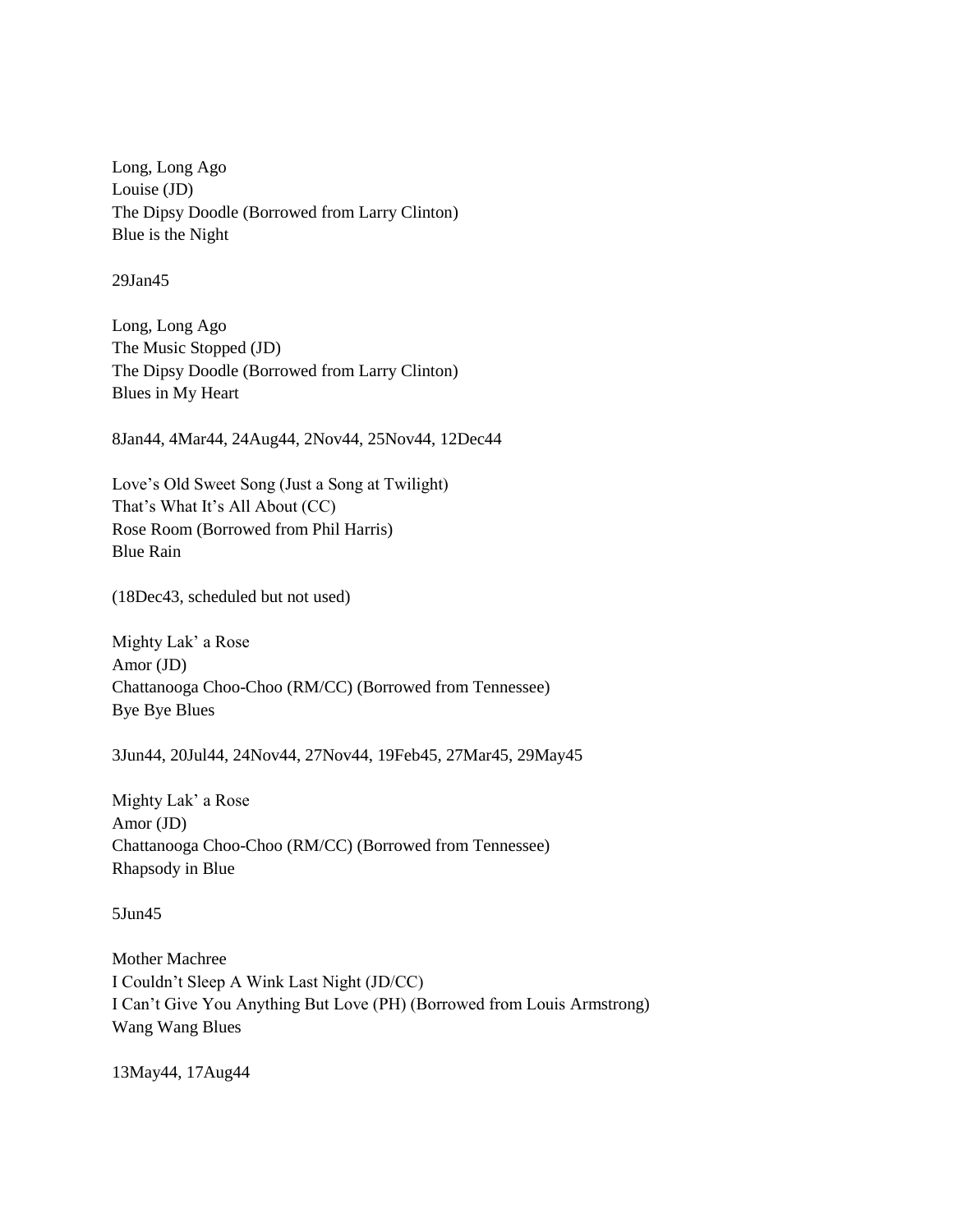Mother Machree I"m Making Believe (JD) I Can"t Give You Anything But Love (PH) (Borrowed from Louis Armstrong) Wang Wang Blues

5Feb45

Mother Machree It Could Happen to You (JD) I Can"t Give You Anything But Love (PH) (Borrowed from Louis Armstrong) Wang Wang Blues

21Nov44

Mother Machree Now I Know (BC) I Can"t Give You Anything But Love (PH) (Borrowed from Louis Armstrong) Wang Wang Blues

(Not Used)

Mother Machree Now I Know (JD) I Can"t Give You Anything But Love (PH) (Borrowed from Louis Armstrong) Wang Wang Blues

(Not Used)

Mother Machree Together (JD) I Can"t Give You Anything But Love (PH) (Borrowed from Louis Armstrong) Wang Wang Blues

16Apr45

Mother Machree You, Fascinating You (JD) I Can"t Give You Anything But Love (PH) (Borrowed from Louis Armstrong) Wang Wang Blues

15May45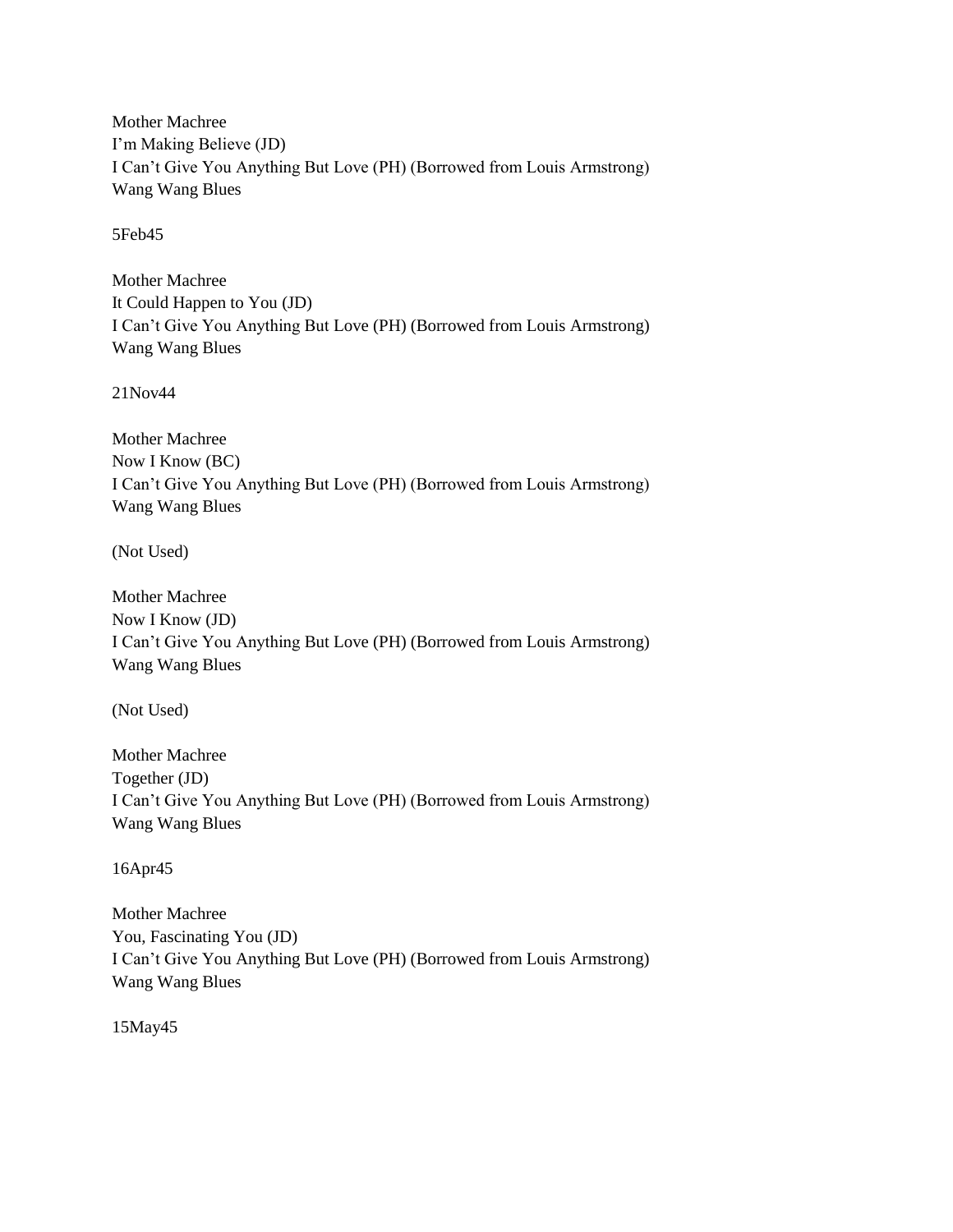My Buddy Amor (BCr) Music Makers (Borrowed from Harry James) Farewell Blues

31Aug44

My Buddy As Long As There"s Music (JD) Music Makers (Borrowed from Harry James) Farewell Blues

11May45

My Buddy Goodnight, Wherever You Are (JD/CC) Music Makers (Borrowed from Harry James) Farewell Blues

29Apr44

My Buddy In the Middle of May (JD/CC) Moonlight Serenade (Borrowed from Glenn Miller) My Blue Heaven

17Nov45

My Buddy Now I Know (JD) Music Makers (Borrowed from Harry James) Farewell Blues

10Jun44, 9Jul44, 14Nov44

My Buddy The Same Old Love (JD) Music Makers (Borrowed from Harry James) Farewell Blues

3Apr45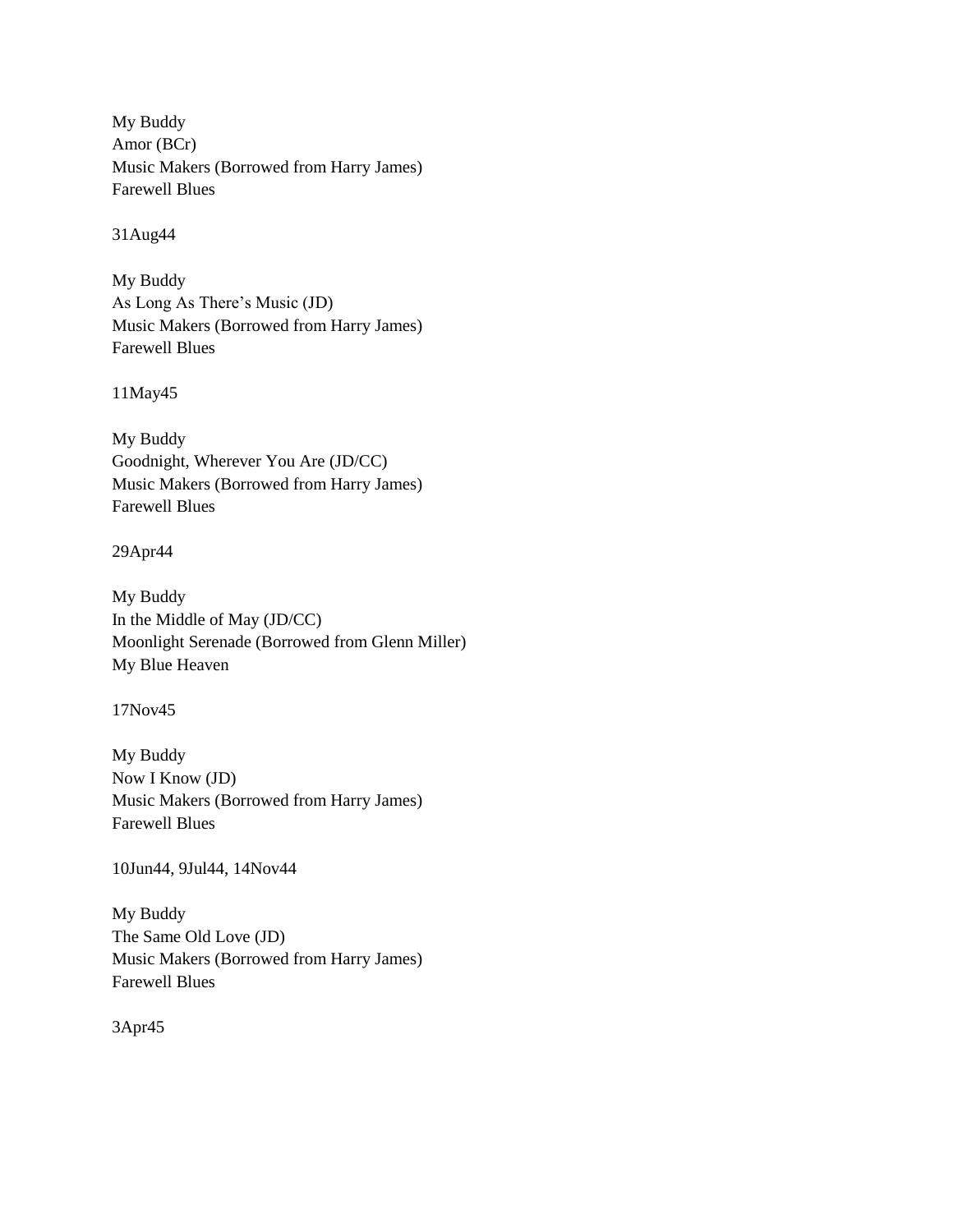Old Black Joe (TM/GC) As Time Goes By I"ve Got Sixpence (As We Go Rolling Home) (AM) (Borrowed from the RAF) Rhapsody in Blue

26Jun43

Old Black Joe As Time Goes By (TM) I"ve Got Sixpence (As We Go Rolling Home) (AM) (Borrowed from the RAF) Rhapsody in Blue

10Jul43, 17Jul43

Old Black Joe Someone to Love (JD) I"ve Got Sixpence (As We Go Rolling Home) (AM) (Borrowed from England) Rhapsody in Blue

15Jan44, 9Apr45, 23Apr45

The Old Refrain Alone (Till The Day) (JD) Smoke Gets in Your Eyes (Borrowed from Jerome Kern"s "Roberta") Blue Again

19Mar45

The Old Refrain Blue Rain (JD) Smoke Gets in Your Eyes (Borrowed from Jerome Kern's "Roberta") Blue Again

16Oct43

The Old Refrain Blue Rain (JD) Smoke Gets in Your Eyes (Borrowed from Jerome Kern's "Roberta") Beautiful Blue Danube

(16Oct43, scheduled but not used)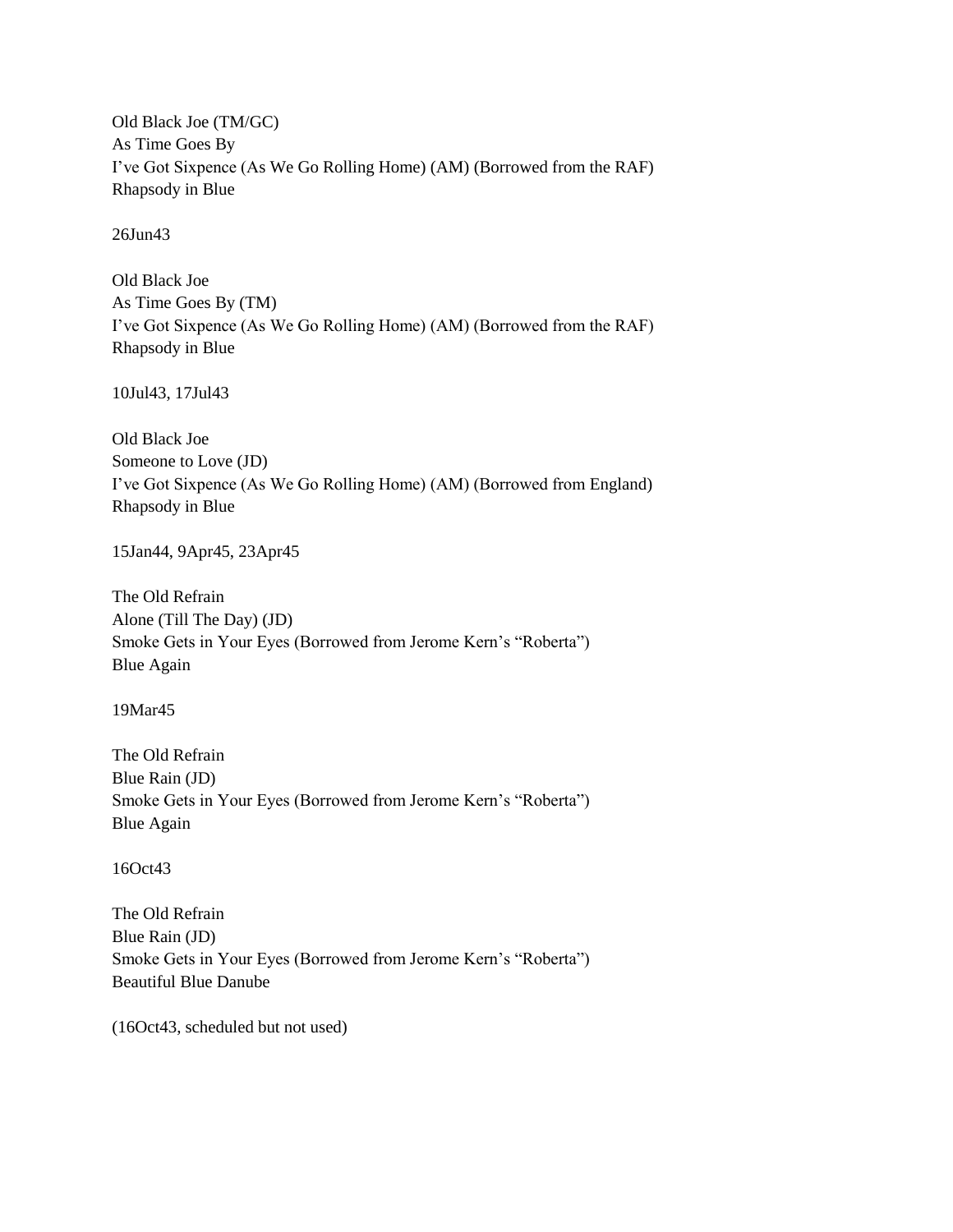The Old Refrain Homesick – That"s All (JD) Begin the Beguine (Borrowed from Artie Shaw) Farewell Blues

27Oct45

The Old Refrain I"ll Get By (As Long As I Have You) (JD) Smoke Gets in Your Eyes (Borrowed from Jerome Kern's "Roberta") Blue Again

8Dec44

The Old Refrain I"m Making Believe (JD) Smoke Gets in Your Eyes (Borrowed from Jerome Kern"s "Roberta") Blue Again

19Feb45, 10Apr45, 14May45

The Old Refrain The Same Old Love (JD) Smoke Gets in Your Eyes (Borrowed from Jerome Kern"s "Roberta") Blue Again

26Oct44, 27Nov44, 1Dec44

Schubert"s Serenade Irresistible You (BC) Little Brown Jug (Borrowed from Glenn Miller) Rhapsody in Blue

25Mar44

Schubert"s Serenade Irresistible You (JD) Little Brown Jug (Borrowed from Glenn Miller) Rhapsody in Blue

27May44, 14Sep44, 1Dec44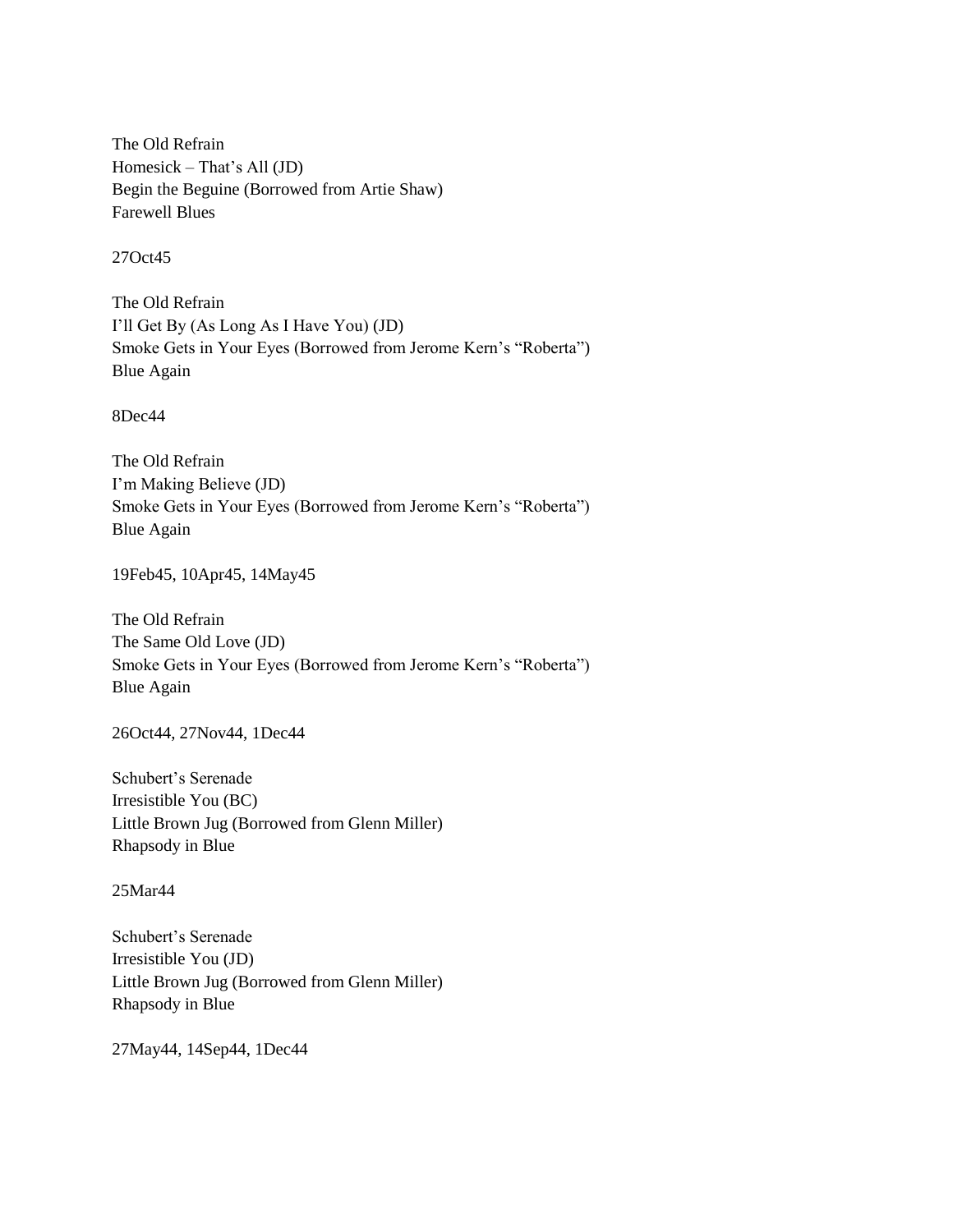Schubert"s Serenade Some Other Time (JD) Little Brown Jug (Borrowed from Glenn Miller) Under a Blanket of Blue

#### 9Apr45

Schubert"s Serenade You"re So Sweet to Remember (JD) Little Brown Jug (Borrowed from Glenn Miller) Under a Blanket of Blue

17Apr45

Silent Night I"ll Be Home for Christmas (JD) Jingle Bells (CC) (Borrowed from Santa Claus) White Christmas

## 25Dec43

Silent Night Sweet Lorraine (JD) Jingle Bells (CC) (Borrowed from Santa Claus) White Christmas

## 25Dec44

Silver Threads Among the Gold Absent Minded (JD) Smoke Rings (Borrowed from Glen Gray) The Saint Louis Blues

(27Nov43, Scheduled but not used)

Silver Threads Among the Gold Absent Minded (JD) A String of Pearls (Borrowed from Glenn Miller) The Saint Louis Blues

27Nov43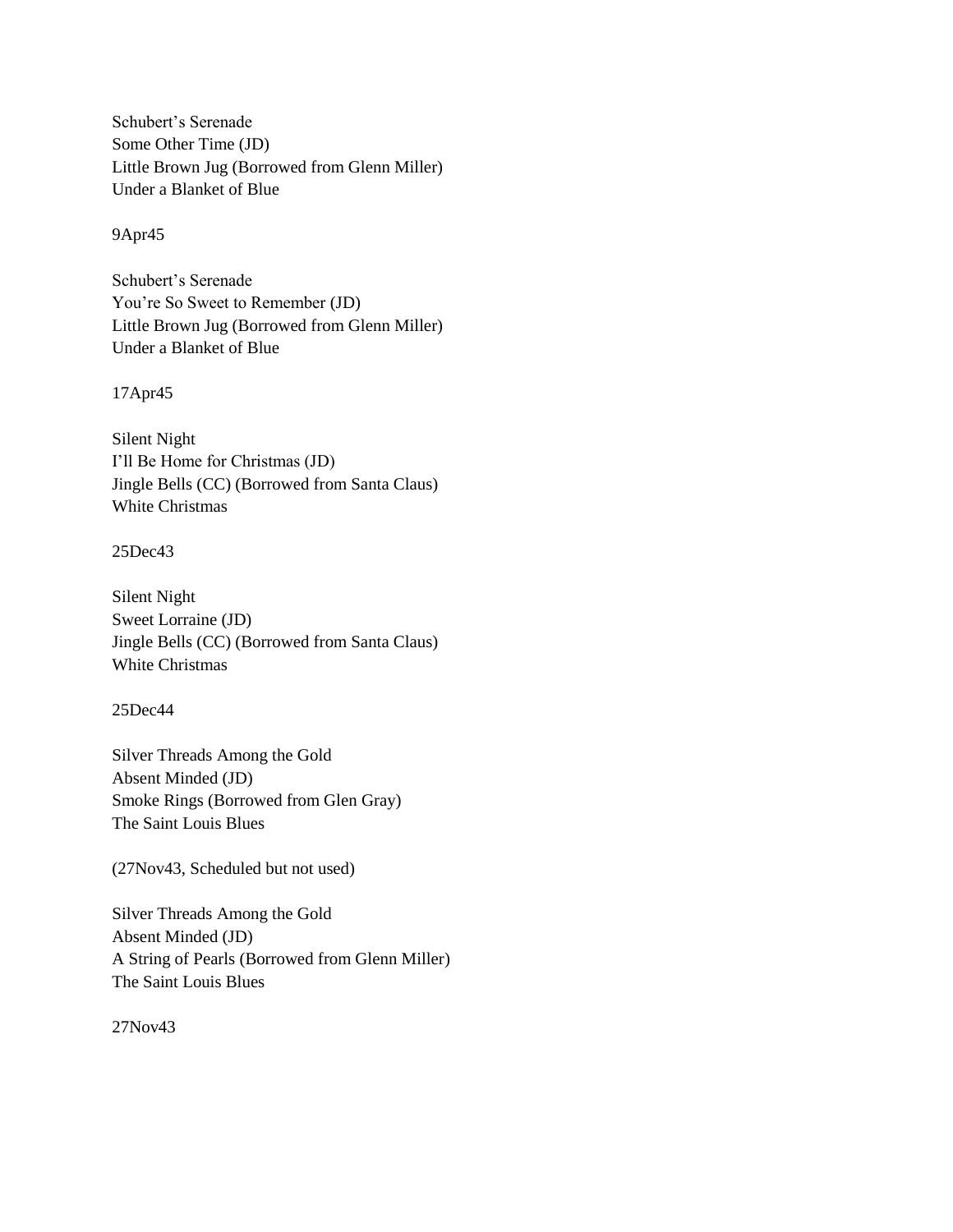Silver Threads Among the Gold At the Rainbow Corner (JD/CC) My Guy"s Come Back (Borrowed from Mel Powell"s Uptown Hall) The Saint Louis Blues

5Feb45

Silver Threads Among the Gold At the Rainbow Corner (JD/CC) Snowfall (Borrowed from Claude Thornhill) The Saint Louis Blues

26Mar45

Silver Threads Among the Gold The Dreamer (JD) Smoke Rings (Borrowed from Glen Gray) The Saint Louis Blues

(6Nov 43, scheduled but not used)

Silver Threads Among the Gold Wait For Me Mary (LA) Smoke Rings (Borrowed from Glen Gray) The Saint Louis Blues

14Aug43

Silver Threads Among the Gold Wait For Me Mary (LA) Smoke Rings (Borrowed from Glen Gray) The Saint Louis Blues

(14Aug43, scheduled but not used)

Songs My Mother Taught Me Dance With A Dolly (With a Hole in Her Stockin") (CC) In An Eighteenth Century Drawing Room (Borrowed from Raymond Scott) Blue Orchids (JD)

19Feb45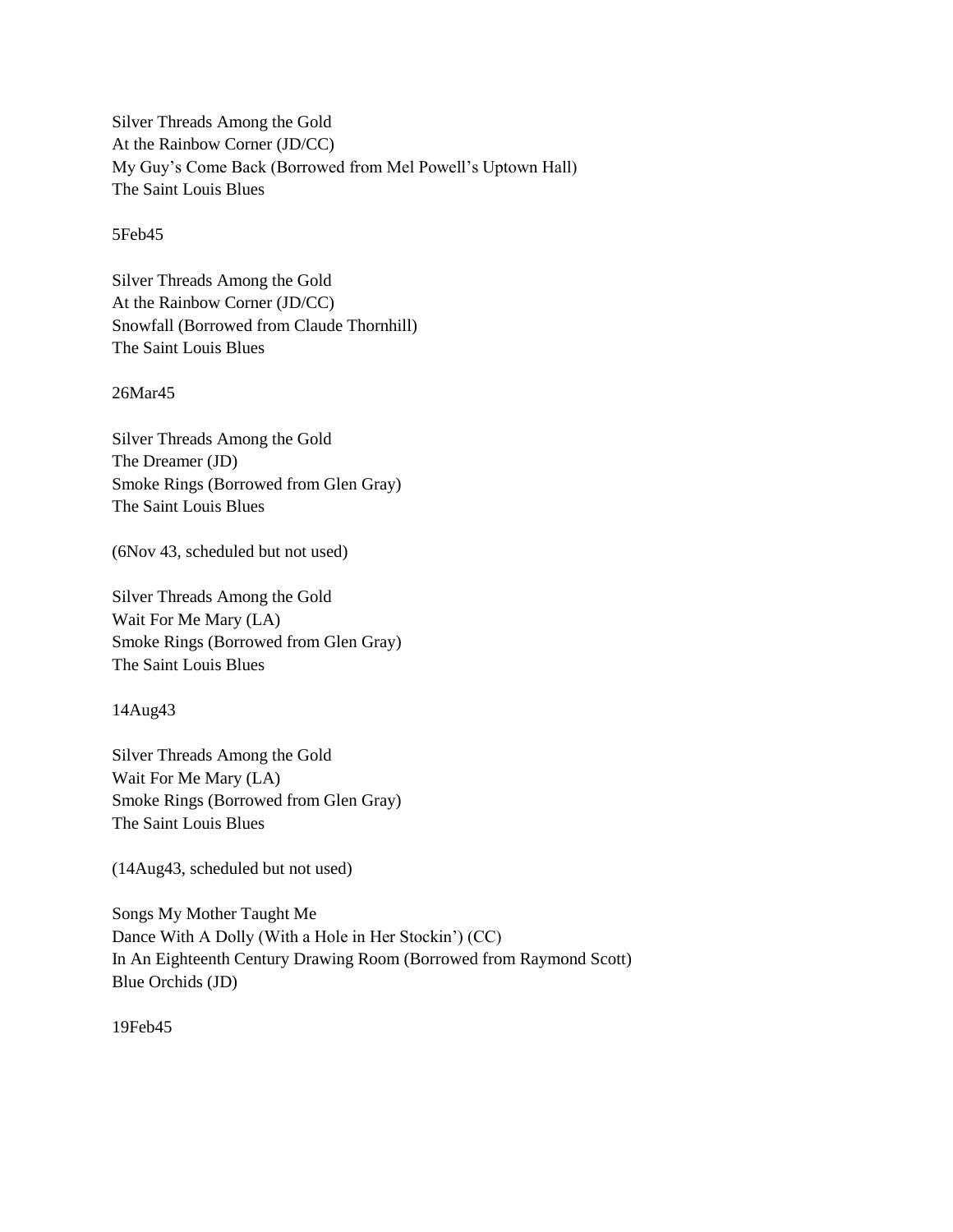Songs My Mother Taught Me I Don"t Want to be Loved (JD) In An Eighteenth Century Drawing Room (Borrowed from Raymond Scott) Blue Rain

3Nov45

Songs My Mother Taught Me It"s Love, Love, Love (CC) In An Eighteenth Century Drawing Room (Borrowed from Raymond Scott) Blue Orchids (BC)

15Apr44

Songs My Mother Taught Me It"s Love, Love, Love (CC) In An Eighteenth Century Drawing Room (Borrowed from Raymond Scott) Blue Orchids (JD)

11Mar44, 6May44, 7Sep44, 28Nov44

Swannee River Dance with a Dolly (With a Hole in Her Stockin") (CC) Smoke Rings (Borrowed from Glen Gray) My Blue Heaven

19Mar45

Swannee River Let's Get Lost (TM) Summertime (Borrowed from Bob Crosby) Blue Champagne

12Jun43

Sweet and Low A Fellow on a Furlough (JD) Things Ain"t What They Used To Be (Borrowed from Duke Ellington) A Blues Serenade

21May45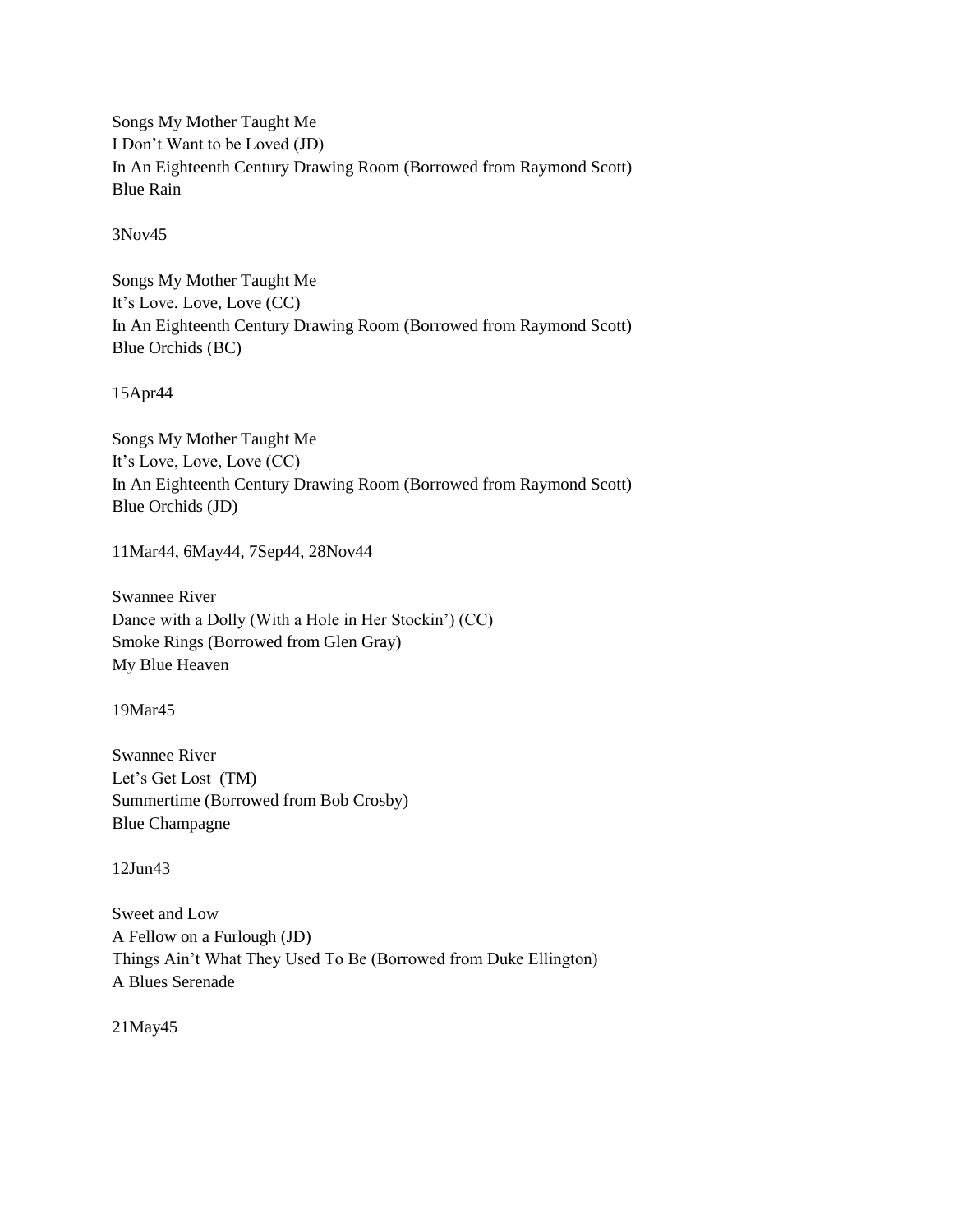Sweet and Low A Fellow on a Furlough (JD) Things Ain"t What They Used To Be (Borrowed from Duke Ellington) Out Of The Blue

5Mar45

Sweet and Low In The Blue of Evening (TM) Things Ain"t What They Used To Be (Borrowed from Duke Ellington) A Blues Serenade

21Aug43

Sweet and Low In The Blue of Evening (JD) Things Ain"t What They Used To Be (Borrowed from Duke Ellington) A Blues Serenade

## 23Oct43

Sweet and Low Spring Will Be a Little Late This Year (JD) Things Ain"t What They Used To Be (Borrowed from Duke Ellington) A Blues Serenade

12Dec44

Sweet and Low Sweet Lorraine (JD) Things Ain"t What They Used To Be (Borrowed from Duke Ellington) A Blues Serenade

22Jan45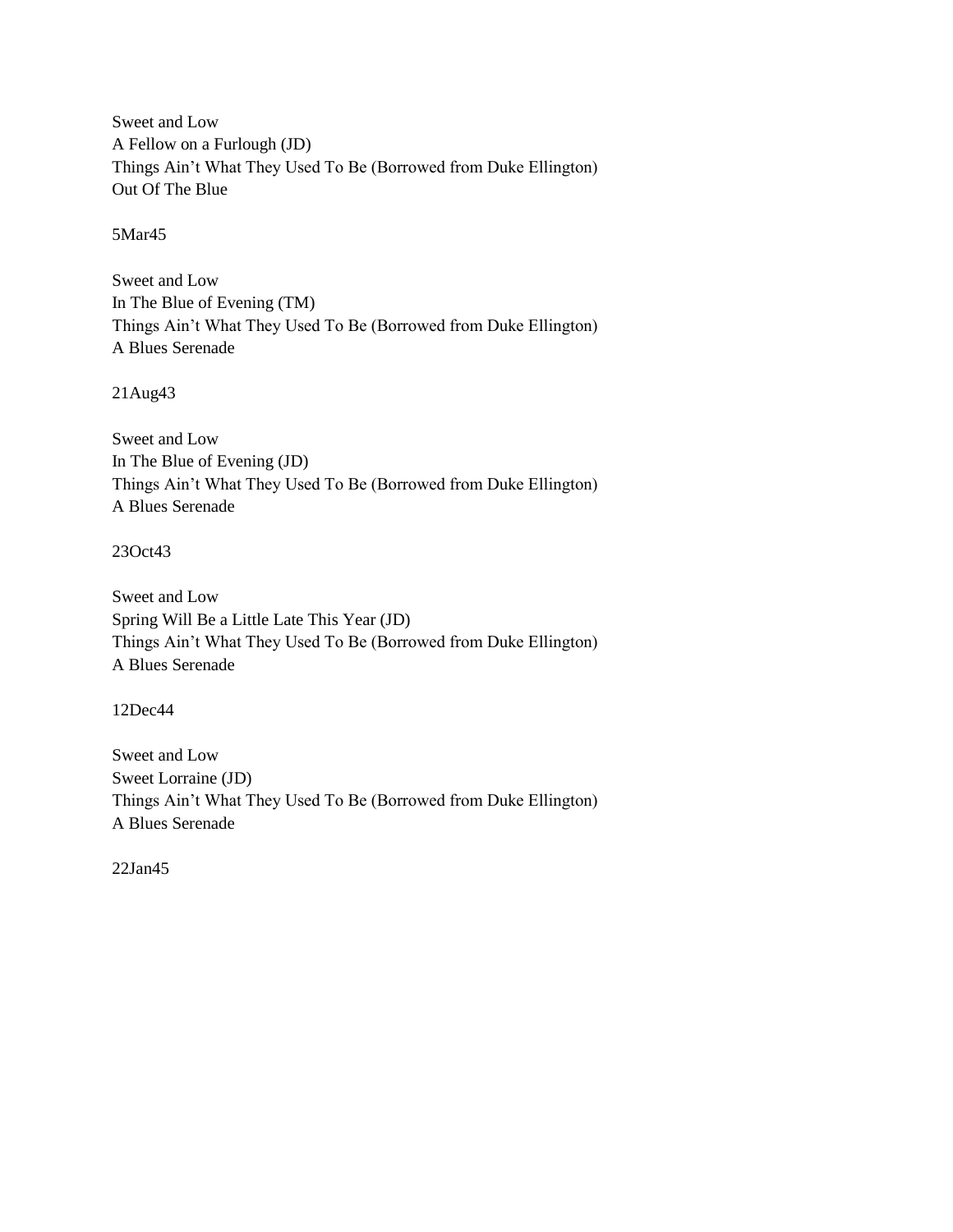| 3.           | <b>Chronological Sequence of Medleys</b>                                                                   |
|--------------|------------------------------------------------------------------------------------------------------------|
| 3.1          | 5Jun43-11Sep43 (CBS) "I Sustain the Wings"                                                                 |
| $5$ Jun $43$ | Drink To Me Only With Thine Eyes, Don't Get Around Much Anymore (AM),<br>Begin the Beguine (TM), Blue Moon |
| 12Jun43      | Swannee River, Let's Get Lost (TM), Summertime, Blue Champagne                                             |
| 19Jun43      | Danny Boy, Taking a Chance on Love (AM), The Waltz You Saved For Me,<br>Serenade in Blue                   |
| 26Jun43      | Old Black Joe (TM/GC), As Time Goes By, I've Got Sixpence (AM), Rhapsody in Blue                           |
| 3Jul43       | Jeanie with the Light Brown Hair, You'll Never Know (BH), The Very Thought of You,<br><b>Blue Skies</b>    |
| 10Jul43      | Old Black Joe, As Time Goes By (TM), I've Got Sixpence (AM), Rhapsody in Blue                              |
| 17Jul43      | Old Black Joe, As Time Goes By (TM), I've Got Sixpence (AM), Rhapsody in Blue                              |
| 24Jul43      | Drink To Me Only With Thine Eyes, You'll Never Know (TM), Summertime, Blue Skies                           |
| 31Jul43      | Carry Me Back To Old Virginny, Mister Lucky Me (TM), Alouette (AM/GC),<br><b>Blue Moon</b>                 |
| 7Aug43       | Caprice Viennois, Sunday, Monday or Always (TM), My Isle of Golden Dreams,<br>Birth of the Blues           |
| 14Aug43      | Silver Threads Among the Gold, Wait For Me Mary (LA), Smoke Rings,<br>The Saint Louis Blues                |
| 21Aug43      | Sweet and Low, In The Blue of Evening (TM), Things Ain't What They Used To Be,<br>A Blues Serenade         |
| 28Aug43      | Brahm's Lullaby, Johnny Zero (AM/CG), Snowfall, Serenade in Blue                                           |
| 4Sep43       | Goin' Home, Paper Doll (CC), All The Things You Are (TM), My Blue Heaven                                   |
| 11Sep43      | Long, Long Ago, I Heard You Cried Last Night (TM), Moonlight Serenade,<br>Blues in My Heart                |
| (Not Used)   | Carry Me Back To Old Virginny, Making Believe (JD). Alouette (AM/GC),<br><b>Blue Moon</b>                  |
| (Not Used)   | Drink To Me Only With Thine Eyes, You'll Never Know (AM),<br>The Very Thought of You, Blue Skies           |
| (Not Used)   | Goin' Home, Paper Doll (CC), All The Things You Are (TM), Blue Skies                                       |
| (Not Used)   | Jeanie with the Light Brown Hair, You'll Never Know (BH),                                                  |
|              | The Very Thought of You, Blues in the Night (My Mama Done Tol' Me)                                         |
| (Not Used)   | Silver Threads Among the Gold, Wait For Me Mary (LA), Snowfall,<br>The Saint Louis Blues                   |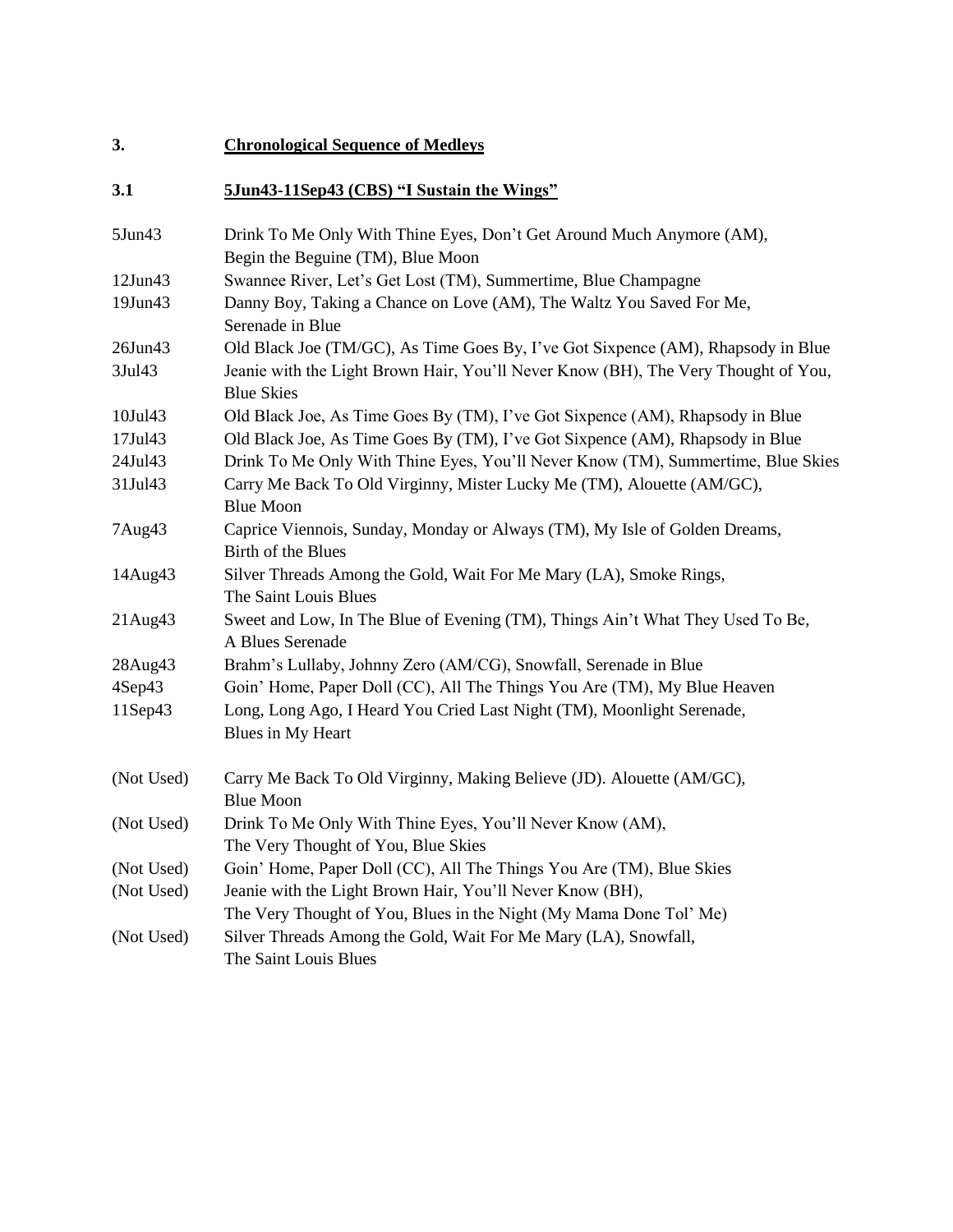| 3.2           | 18Sep43-10Jun44 (NBC) "I Sustain the Wings"                                                                   |
|---------------|---------------------------------------------------------------------------------------------------------------|
| 18Sep43       | Caprice Viennois, Sunday, Monday or Always (AM), My Isle of Golden Dreams,<br>Birth of the Blues              |
| $25$ Sep $43$ | Drink To Me Only With Thine Eyes, You'll Never Know (AM), Summertime,<br><b>Blue Skies</b>                    |
| 2Oct43        | Loch Lomond, If That's The Way You Want It, Baby (CC), Make Believe, Mood Indigo                              |
| 9Oct43        | Goin' Home, Paper Doll (CC), All The Things You Are, My Blue Heaven                                           |
| 16Oct43       | The Old Refrain, Blue Rain (JD), Smoke Gets in Your Eyes, Blue Again                                          |
| 23Oct43       | Sweet and Low, In The Blue of Evening (JD), Things Ain't What They Used To Be,<br>A Blues Serenade            |
| 30Oct43       | Danny Boy, Shoo-Shoo Baby (CC), The Way You Look Tonight, Beautiful Blue Danube                               |
| 6Nov43        | Caprice Viennois, Sunday, Monday or Always (AM), My Isle of Golden Dreams,<br>Birth of the Blues              |
| 13Nov43       | In the Gloaming, For the First Time (JD), Stompin' at the Savoy, Deep Purple                                  |
| 20Nov43       | The End of A Perfect Day, Do You Know (JD), Moonlight Sonata, The Blue Room                                   |
| 27Nov43       | Silver Threads Among the Gold, Absent Minded (JD), A String of Pearls,<br>The Saint Louis Blues               |
| 4Dec43        | Goin' Home, Paper Doll (CC), Honeysuckle Rose, My Blue Heaven                                                 |
| 11Dec43       | Flow Gently, Sweet Afton, Later Tonight (JD/CC), Don't Be That Way,<br><b>Blue Champagne</b>                  |
| 18Dec43       | In the Gloaming, For the First Time (JD), Stompin' at the Savoy, Deep Purple                                  |
| 25Dec43       | Silent Night, I'll Be Home for Christmas (JD), Jingle Bells (CC), White Christmas                             |
| 1Jan44        | Danny Boy, Absent Minded (JD), Cherokee (Indian Love Song), Beautiful Blue Danube                             |
| 8Jan44        | Long, Long Ago, The Music Stopped (JD), The Dipsy Doodle, Blues in My Heart                                   |
| 15Jan44       | Old Black Joe, Someone to Love (JD), I've Got Sixpence (AM), Rhapsody in Blue                                 |
| $22$ Jan $44$ | Jeanie with the Light Brown Hair, I Couldn't Sleep a Wink Last Night (JD/CC),<br>Begin the Beguine, Blue Rain |
| $29$ Jan $44$ | Annie Laurie, My Ideal (JD), Alexander's Rag Time Band, Blue is the Night                                     |
| 5Feb44        | Flow Gently, Sweet Afton, My Heart Tells Me (JD), Don't Be That Way,<br><b>Blue Champagne</b>                 |
| 12Feb44       | Danny Boy, Absent Minded (JD), Cherokee (Indian Love Song), Beautiful Blue Danube                             |
| 19Feb44       | All Through the Night, I Love You (JD), Take It Easy (CC), Blue Hawaii                                        |
| 26Feb44       | Jeanie with the Light Brown Hair, I Couldn't Sleep a Wink Last Night (JD/CC),                                 |
|               | Begin the Beguine, Blue Rain                                                                                  |
| 4Mar44        | Long, Long Ago, The Music Stopped (JD), The Dipsy Doodle, Blues in My Heart                                   |
| 11Mar44       | Songs My Mother Taught Me, It's Love, Love, Love (CC),                                                        |
|               | In An Eighteenth Century Drawing Room, Blue Orchids (JD)                                                      |
| 18Mar44       | Annie Laurie, Star Eyes (BC), Alexander's Rag Time Band, Blue is the Night                                    |
| 25Mar44       | Schubert's Serenade, Irresistible You (BC/CC), Little Brown Jug, Rhapsody in Blue                             |
| 1Apr44        | All Through the Night, I Love You (JD), Take It Easy (CC), Blue Hawaii                                        |
| 8Apr44        | Killarney, I've Got A Heart Filled with Love (BC/CC), Moonlight Serenade,<br><b>Wabash Blues</b>              |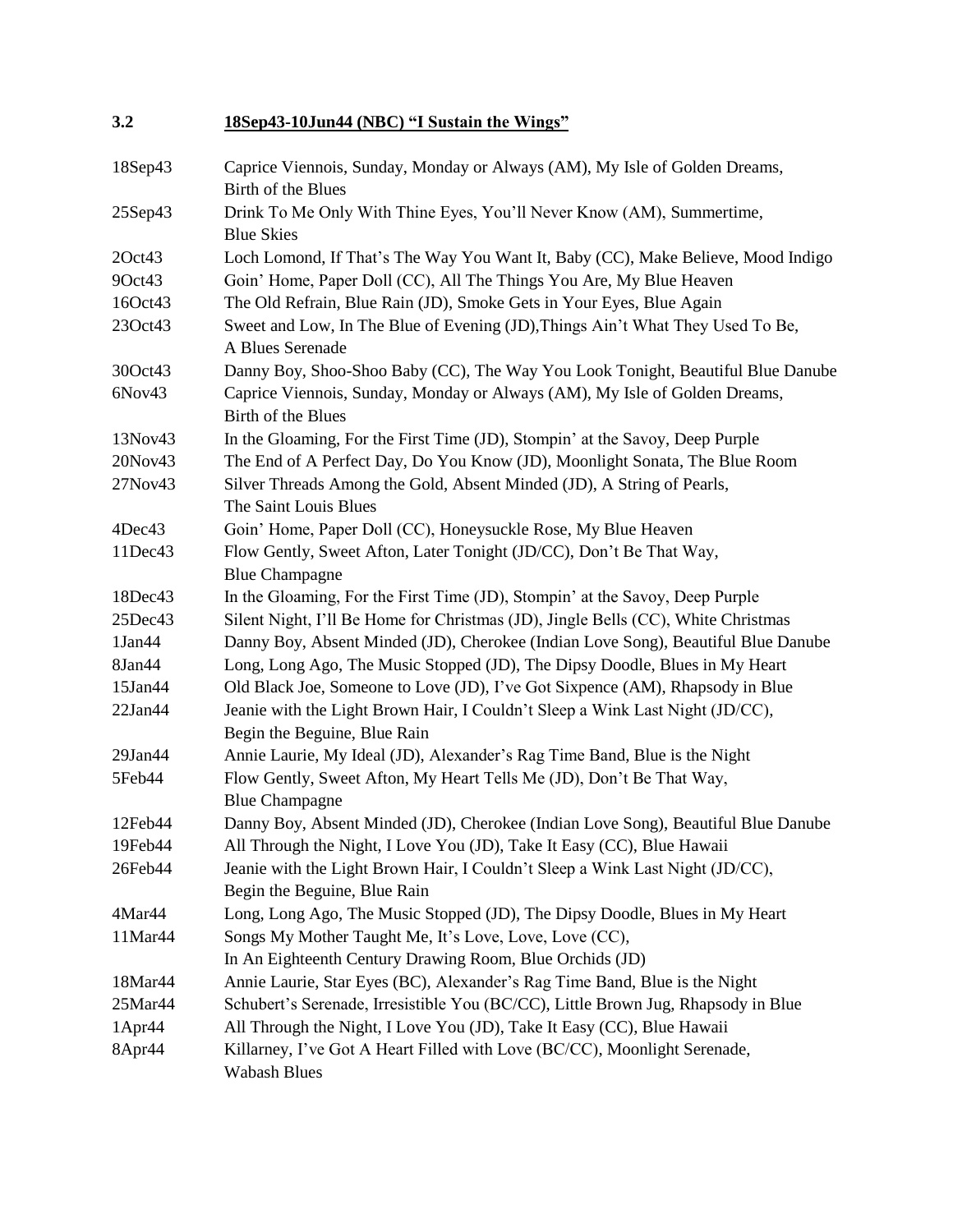| In An Eighteenth Century Drawing Room, Blue Orchids (BC)<br>Flow Gently, Sweet Afton, Moon Dreams (JD/CC), Don't Be That Way,<br>22Apr44 |  |
|------------------------------------------------------------------------------------------------------------------------------------------|--|
|                                                                                                                                          |  |
|                                                                                                                                          |  |
| <b>Blue Champagne</b>                                                                                                                    |  |
| My Buddy, Goodnight, Wherever You Are (JD/CC), Music Makers, Farewell Blues<br>$29$ Apr $44$                                             |  |
| 6May44<br>Songs My Mother Taught Me, It's Love, Love, Love (CC),                                                                         |  |
| In An Eighteenth Century Drawing Room, Blue Orchids (JD)                                                                                 |  |
| Mother Machree, I Couldn't Sleep A Wink Last Night (JD/CC)<br>13May44                                                                    |  |
| I Can't Give You Anything But Love (PH), Wang Wang Blues                                                                                 |  |
| In the Gloaming, A Fellow on a Furlough (JD), Stompin' at the Savoy, Deep Purple<br>$20$ May $44$                                        |  |
| Schubert's Serenade, Irresistible You (JD/CC), Little Brown Jug, Rhapsody in Blue<br>$27$ May $44$                                       |  |
| $3$ Jun $44$<br>Mighty Lak' a Rose, Amor (JD), Chattanooga Choo-Choo, Bye Bye Blues                                                      |  |
| 10Jun44<br>My Buddy, Now I Know (JD), Music Makers, Farewell Blues                                                                       |  |
| Love's Old Sweet Song, That's What It's All About (CC), Rose Room, Blue Rain<br>(Not Used)                                               |  |
| Mother Machree, Now I Know (BC), I Can't Give You Anything But Love (PH),<br>(Not Used)                                                  |  |
| Wang Wang Blues                                                                                                                          |  |
| Mother Machree, Now I Know (JD), I Can't Give You Anything But Love (PH),<br>(Not Used)                                                  |  |
| Wang Wang Blues                                                                                                                          |  |
| (Not Used)<br>The Old Refrain, Blue Rain (JD), Smoke Gets in Your Eyes, Beautiful Blue Danube                                            |  |
| (Not Used)<br>Silver Threads Among the Gold, Absent Minded (JD), Smoke Rings,                                                            |  |
| The Saint Louis Blues                                                                                                                    |  |
| (Not Used)<br>Silver Threads Among the Gold, The Dreamer (JD), Smoke Rings,                                                              |  |
| The Saint Louis Blues                                                                                                                    |  |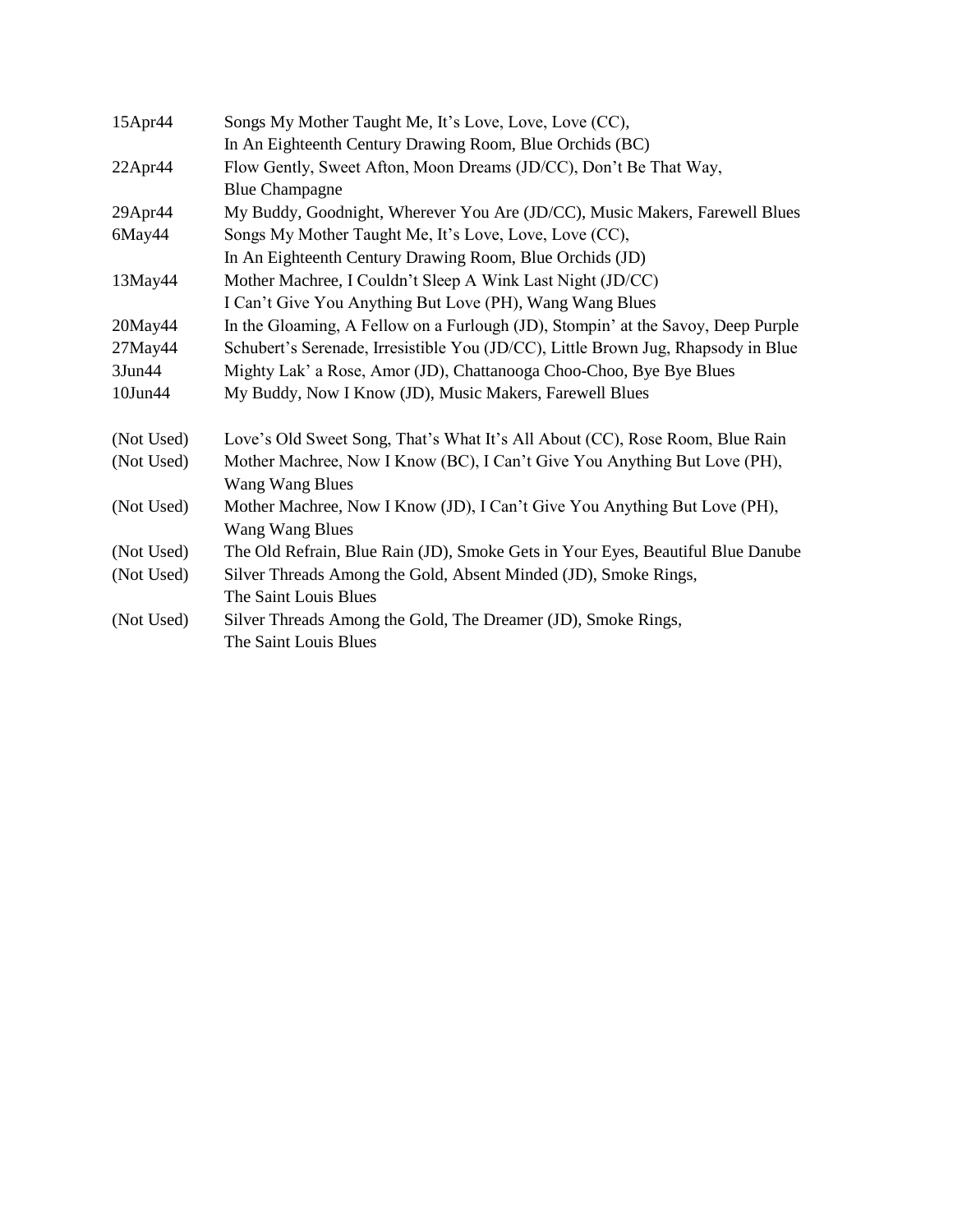# **3.3 9Jul44-5Jun45 (AEFP/AFN/BBC) "The American Band of the AEF", "Moonlight Serenade" and "The American Band of the Supreme Allied Command"**

| 9Jul44        | My Buddy, Now I Know (JD), Music Makers, Farewell Blues                              |
|---------------|--------------------------------------------------------------------------------------|
| 20Jul44       | Mighty Lak' a Rose, Amor (JD), Chattanooga Choo-Choo, Bye Bye Blues                  |
| 23Jul44       | In the Gloaming, A Fellow on a Furlough (JD), Stompin' at the Savoy, Deep Purple     |
| 3Aug44        | Flow Gently, Sweet Afton, Moon Dreams (JD/CC), Don't Be That Way,                    |
|               | <b>Blue Champagne</b>                                                                |
| 10Aug44       | Danny Boy, All My Life (JD), Cherokee, Beautiful Blue Danube                         |
| 17Aug44       | Mother Machree, I Couldn't Sleep A Wink Last Night (JD/CC)                           |
|               | I Can't Give You Anything But Love (PH), Wang Wang Blues                             |
| 24Aug44       | Long, Long Ago, The Music Stopped (JD), The Dipsy Doodle, Blues in My Heart          |
| 31Aug44       | My Buddy, Amor (BCr), Music Makers, Farewell Blues                                   |
| 7Sep44        | Songs My Mother Taught Me, It's Love, Love, Love (CC),                               |
|               | In An Eighteenth Century Drawing Room, Blue Orchids (JD)                             |
| 9Sep44        | Jeanie With The Light Brown Hair, I Couldn't Sleep a Wink Last Night (JD/CC),        |
|               | Begin the Beguine, Blue Again                                                        |
| $14$ Sep $44$ | Schubert's Serenade, Irresistible You (JD/CC), Little Brown Jug, Rhapsody in Blue    |
| 21Sep44       | Jeanie with the Light Brown Hair, I Couldn't Sleep a Wink Last Night (JD/CC),        |
|               | Begin the Beguine, Blue Rain                                                         |
| 28Sep44       | Flow Gently, Sweet Afton, Moon Dreams (JD/CC), Don't Be That Way,                    |
|               | <b>Blue Champagne</b>                                                                |
| 5Oct44        | Caprice Viennois, I'll Walk Alone (JD), My Isle of Golden Dreams, Birth of the Blues |
| 12Oct44       | Goin' Home, Star Eyes (JD), Honeysuckle Rose, My Blue Heaven                         |
| 19Oct44       | Killarney, I've Got a Heart Filled with Love (JD), Moonlight Serenade, Wabash Blues  |
| 26Oct44       | The Old Refrain, The Same Old Love (JD), Smoke Gets in Your Eyes, Blue Again         |
| 2Nov44        | Long, Long Ago, The Music Stopped (JD), The Dipsy Doodle, Blues in My Heart          |
| 9Nov44        | Danny Boy, Spring Will Be A Little Late This Year (JD), Cherokee (Indian Love Song), |
|               | <b>Beautiful Blue Danube</b>                                                         |
| 14Nov44       | My Buddy, Now I Know (JD), Music Makers, Farewell Blues                              |
| 17Nov44       | Jeanie with the Light Brown Hair, Amor (AM), Begin the Beguine, Blue Rain            |
| 21Nov44       | Mother Machree, It Could Happen to You (JD), I Can't Give You Anything But Love      |
|               | (PH), Wang Wang Blues                                                                |
| 24Nov44       | Mighty Lak' a Rose, Amor (JD), Chattanooga Choo-Choo, Bye Bye Blues                  |
| 25Nov44       | Caprice Viennois, I'll Walk Alone (JD), My Isle of Golden Dreams, Birth of the Blues |
| 25Nov44       | Danny Boy, My Prayer (JD), Cherokee, Beautiful Blue Danube                           |
| 25Nov44       | Long, Long Ago, The Music Stopped (JD), The Dipsy Doodle, Blues in My Heart          |
| 27Nov44       | Mighty Lak' a Rose, Amor (JD), Chattanooga Choo-Choo, Bye Bye Blues                  |
| 27Nov44       | The Old Refrain, The Same Old Love (JD), Smoke Gets in Your Eyes, Blue Again         |
| 28Nov44       | Flow Gently, Sweet Afton, Moon Dreams (JD/CC), Don't Be That Way,                    |
|               | <b>Blue Champagne</b>                                                                |
| 28Nov44       | Songs My Mother Taught Me, It's Love, Love, Love (CC),                               |
|               | In An Eighteenth Century Drawing Room, Blue Orchids (JD)                             |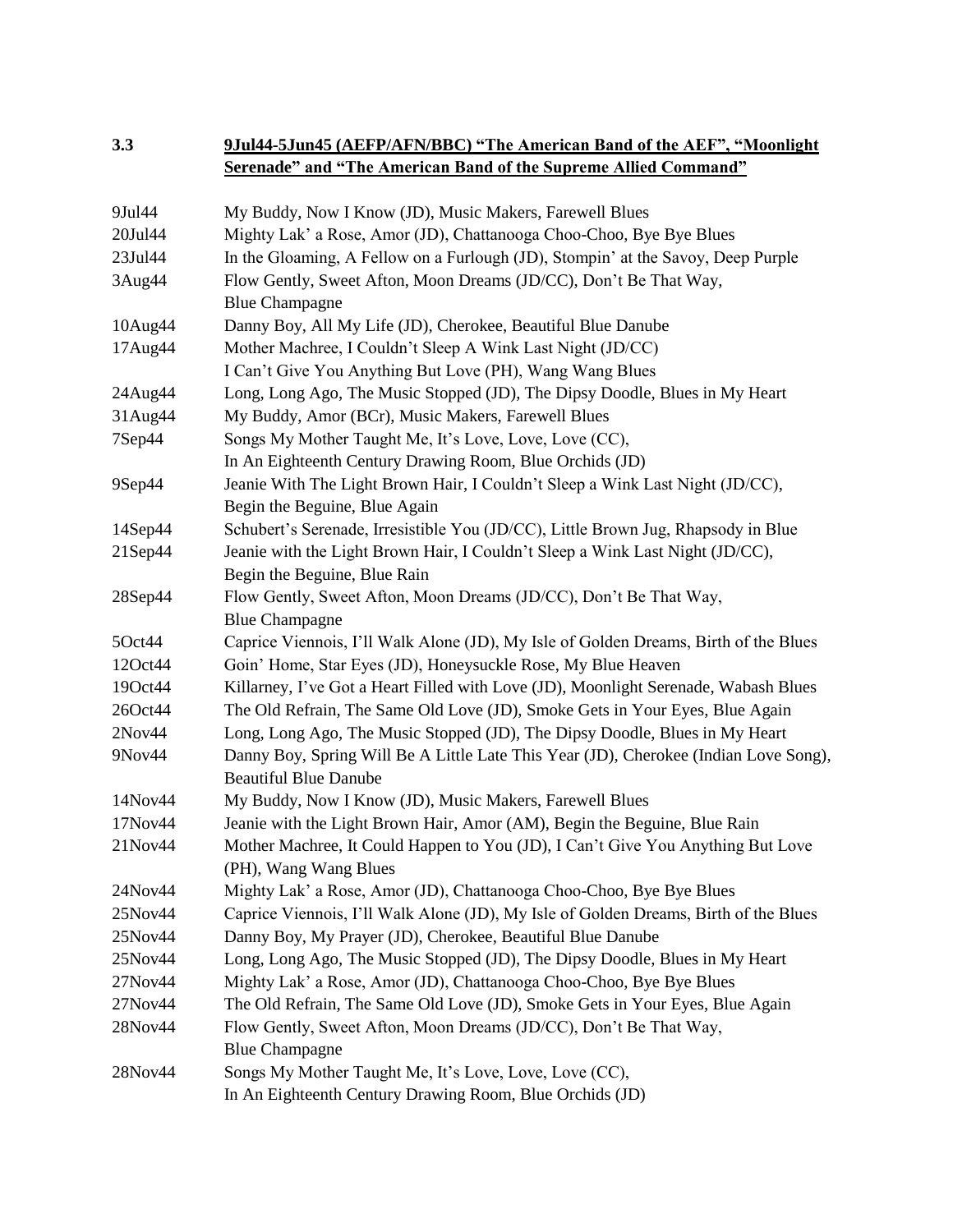| 1Dec44        | All Through the Night, Time Waits For No One (JD), Take It Easy (CC), Blue Hawaii                 |
|---------------|---------------------------------------------------------------------------------------------------|
| 1Dec44        | Flow Gently, Sweet Afton, Moon Dreams (JD/CC), Don't Be That Way,                                 |
|               | <b>Blue Champagne</b>                                                                             |
| 1Dec44        | The Old Refrain, The Same Old Love (JD), Smoke Gets in Your Eyes, Blue Again                      |
| 1Dec44        | Schubert's Serenade, Irresistible You (JD/CC), Little Brown Jug, Rhapsody in Blue                 |
| 5Dec44        | In the Gloaming, A Fellow on a Furlough (JD), Stompin' at the Savoy, Deep Purple                  |
| 8Dec44        | The Old Refrain, I'll Get By (JD), Smoke Gets in Your Eyes, Blue Again                            |
| 12Dec44       | Long, Long Ago, The Music Stopped (JD), The Dipsy Doodle, Blues in My Heart                       |
| 12Dec44       | Sweet and Low, Spring Will Be a Little Late This Year (JD),                                       |
|               | Things Ain't What They Used To Be, A Blues Serenade                                               |
| 23-31Dec44    | Carry Me Back To Old Virginny, I'll Walk Alone (JD), Have 'Ya Got Any Gum, Chum,                  |
|               | Saint Louis Blues March                                                                           |
| 25Dec44       | Silent Night, Sweet Lorraine (JD), Jingle Bells (CC), White Christmas                             |
| 15Jan45       | Goin' Home, Sweet and Lovely (JD), Honeysuckle Rose, My Blue Heaven                               |
| $22$ Jan $45$ | Sweet and Low, Sweet Lorraine (JD), Things Ain't What They Used To Be,                            |
|               | A Blues Serenade                                                                                  |
| 29Jan45       | Annie Laurie, Moon Dreams (JD/CC), Alexander's Rag Time Band, Blue is the Night                   |
| $29$ Jan $45$ | Long, Long Ago, Louise (JD), The Dipsy Doodle, Blue is the Night                                  |
| 5Feb45        | Mother Machree, I'm Making Believe (JD), I Can't Give You Anything But Love (PH),                 |
|               | <b>Wang Wang Blues</b>                                                                            |
| 5Feb45        | Silver Threads Among the Gold, At the Rainbow Corner (JD/CC),                                     |
|               | My Guy's Come Back, The Saint Louis Blues                                                         |
| 12Feb45       | Annie Laurie, Moon Dreams (JD/CC), Alexander's Rag Time Band, Blue is the Night                   |
| 19Feb45       | Mighty Lak' a Rose, Amor (JD), Chattanooga Choo-Choo, Bye Bye Blues                               |
| 19Feb45       | The Old Refrain, I'm Making Believe (JD), Smoke Gets in Your Eyes, Blue Again                     |
| 19Feb45       | Songs My Mother Taught Me, Dance with a Dolly (CC),                                               |
|               | In An Eighteenth Century Drawing Room, Blue Orchids (JD)                                          |
| 26Feb45       | Danny Boy, It Had To Be You (JD), Cherokee, Beautiful Blue Danube                                 |
| 26Feb45       | Killarney, At the Rainbow Corner (JD/CC), Moonlight Serenade, Wabash Blues                        |
| 5Mar45        | Sweet and Low, A Fellow on a Furlough (JD), Things Ain't What They Used To Be,<br>Out Of The Blue |
| 12Mar45       | Annie Laurie, You, Fascinating You (JD), Alexander's Rag Time Band, Blue is the Night             |
| 12Mar45       | Drink To Me Only With Thine Eyes, Dance with a Dolly (AM),                                        |
|               | The Very Thought of You, Blue Skies                                                               |
| 19Mar45       | The Old Refrain, Alone (Till The Day) (JD), Smoke Gets in Your Eyes, Blue Again                   |
| 19Mar45       | Swannee River, Dance with a Dolly (CC), Smoke Ring, My Blue Heaven                                |
| $26$ Mar $45$ | Carry Me Back To Old Virginny, Together (JD), Alouette (AM/GC), Blue Moon                         |
| $26$ Mar $45$ | Loch Lomond, Easter Sunday (JD), My Guy's Come Back, Mood Indigo                                  |
| 26Mar45       | Silver Threads Among the Gold, At the Rainbow Corner (JD/CC), Snowfall,                           |
|               | The Saint Louis Blues                                                                             |
| $27$ Mar $45$ | Mighty Lak' a Rose, Amor (JD), Chattanooga Choo-Choo, Bye Bye Blues                               |
| 2Apr45        | All Through the Night, You're So Sweet to Remember (JD), Take It Easy (CC),                       |
|               | Blue Hawaii                                                                                       |
| 2Apr45        | Goin' Home, Moon Dreams (JD/CC), Honeysuckle Rose, My Blue Heaven                                 |
|               |                                                                                                   |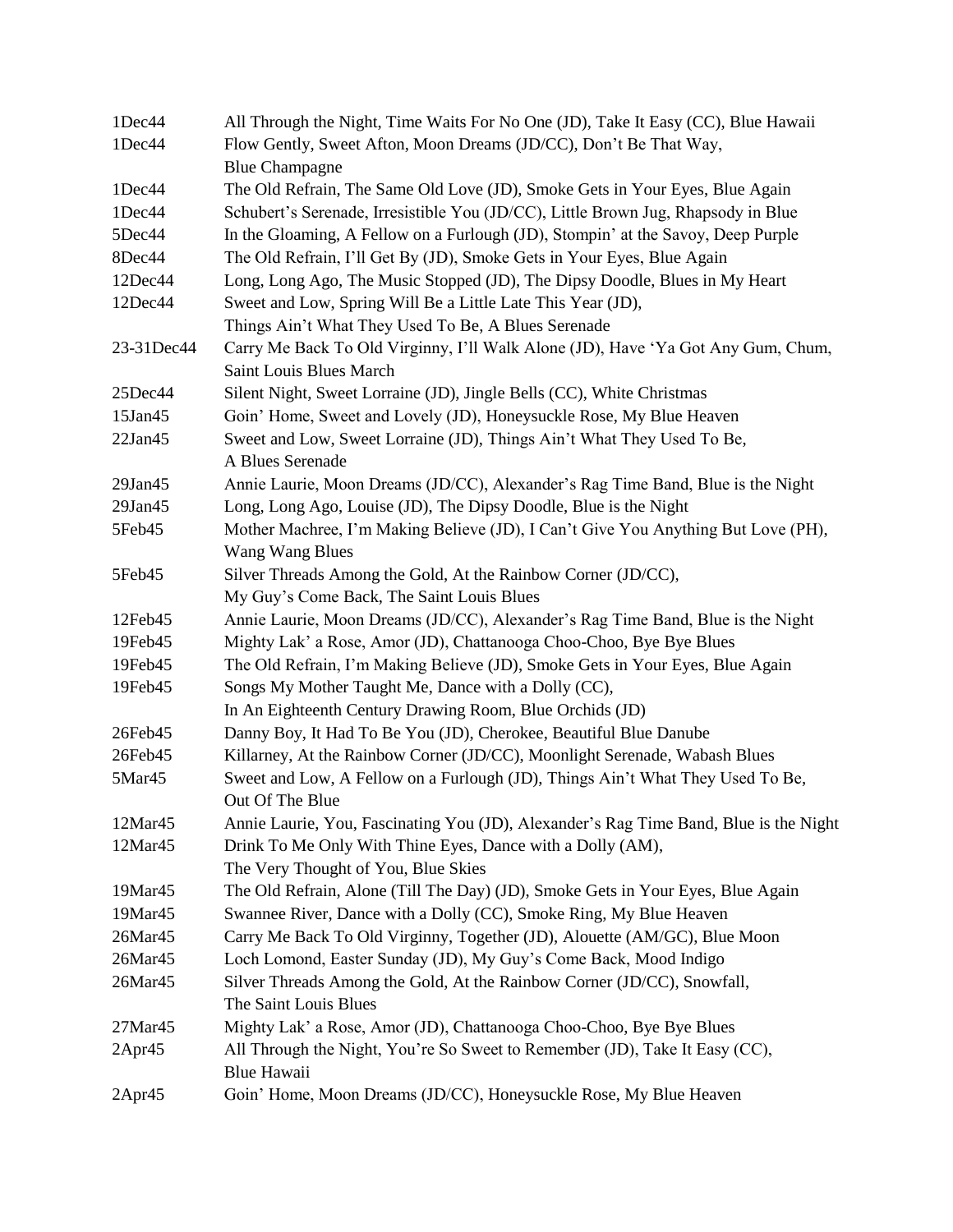| 2Apr45        | Jeanie with the Light Brown Hair, Easter Sunday (JD), Begin the Beguine, Blue Rain                         |
|---------------|------------------------------------------------------------------------------------------------------------|
| 3Apr45        | My Buddy, The Same Old Love (JD), Music Makers, Farewell Blues                                             |
| 9Apr45        | In the Gloaming, Alone (JD), Stompin' at the Savoy, Deep Purple                                            |
| 9Apr45        | Old Black Joe, Someone to Love (JD), I've Got Sixpence (AM), Rhapsody in Blue                              |
| 9Apr45        | Schubert's Serenade, Some Other Time (JD), Little Brown Jug, Under a Blanket of Blue                       |
| 10Apr45       | The Old Refrain, I'm Making Believe (JD), Smoke Gets in Your Eyes, Blue Again                              |
| 16Apr45       | Caprice Viennois, Candy (JD/CC), My Isle of Golden Dreams, Birth of the Blues                              |
| 16Apr45       | Drink To Me Only With Thine Eyes, At the Rainbow Corner (AM),                                              |
|               | The Very Thought of You, Blue Skies                                                                        |
| 16Apr45       | Mother Machree, Together (JD), I Can't Give You Anything But Love (PH),<br>Wang Wang Blues                 |
| 17Apr45       | Schubert's Serenade, You're So Sweet to Remember (JD), Little Brown Jug,<br><b>Under a Blanket of Blue</b> |
| 23Apr45       | Danny Boy, You, Fascinating You (JD), Cherokee, Beautiful Blue Danube                                      |
| 23Apr45       | Loch Lomond, Any Moment Now (JD), Smoke Rings, Mood Indigo                                                 |
| 23Apr45       | Old Black Joe, Someone to Love (JD), I've Got Sixpence (AM), Rhapsody in Blue                              |
| 24Apr45       | Jeanie with the Light Brown Hair, As Long As There's Music (JD),                                           |
|               | Begin the Beguine, Blue Rain                                                                               |
| 7May45        | Flow Gently, Sweet Afton, Moon Dreams (JD/CC), Don't Be That Way,                                          |
|               | <b>Blue Champagne</b>                                                                                      |
| 7May45        | In the Gloaming, Together (JD), Stompin' at the Savoy, Deep Purple                                         |
| 11May45       | My Buddy, As Long As There's Music (JD), Music Makers, Farewell Blues                                      |
| 14May45       | In the Gloaming, Together (JD), Stompin' at the Savoy, Deep Purple                                         |
| 14May45       | All Through the Night, You're So Sweet to Remember (JD), Take It Easy (CC),<br>Blue Hawaii                 |
| 14May45       | The Old Refrain, I'm Making Believe (JD), Smoke Gets in Your Eyes, Blue Again                              |
| 15May45       | Mother Machree, You, Fascinating You (JD), I Can't Give You Anything But Love (PH),                        |
|               | Wang Wang Blues                                                                                            |
| $21$ May $45$ | Sweet and Low, A Fellow on a Furlough (JD), Things Ain't What They Used To Be,<br>A Blues Serenade         |
| $22$ May $45$ | Caprice Viennois, More and More (JD), My Isle of Golden Dreams, Birth of the Blues                         |
| 28May45       | Annie Laurie, Any Moment Now (JD), Alexander's Rag Time Band, Blue is the Night                            |
| 28May45       | Carry Me Back To Old Virginny, Some Other Time (JD), Alouette (AM/GC), Blue Moon                           |
| 28May45       | Danny Boy, It Had To Be You (JD), Cherokee (Indian Love Song),                                             |
|               | <b>Beautiful Blue Danube</b>                                                                               |
| 29May45       | I'll Take You Home Again, Kathleen, There Goes That Song Again (JD),                                       |
|               | Rose Room, The Blue Room                                                                                   |
| 29May45       | Mighty Lak' a Rose, Amor (JD), Chattanooga Choo-Choo, Bye Bye Blues                                        |
| 4Jun45        | Drink To Me Only With Thine Eyes, There Goes That Song Again (JD),                                         |
|               | The Very Thought of You, Blue Skies                                                                        |
| $4$ Jun $45$  | Goin' Home, More and More (JD), Honeysuckle Rose, My Blue Heaven                                           |
| 4Jun45        | Long, Long Ago, Don't Fence Me In (CC), The Dispy Doodle, Blues in My Heart                                |
| $5$ Jun $45$  | Mighty Lak' a Rose, Amor (JD), Chattanooga Choo-Choo, Rhapsody in Blue                                     |